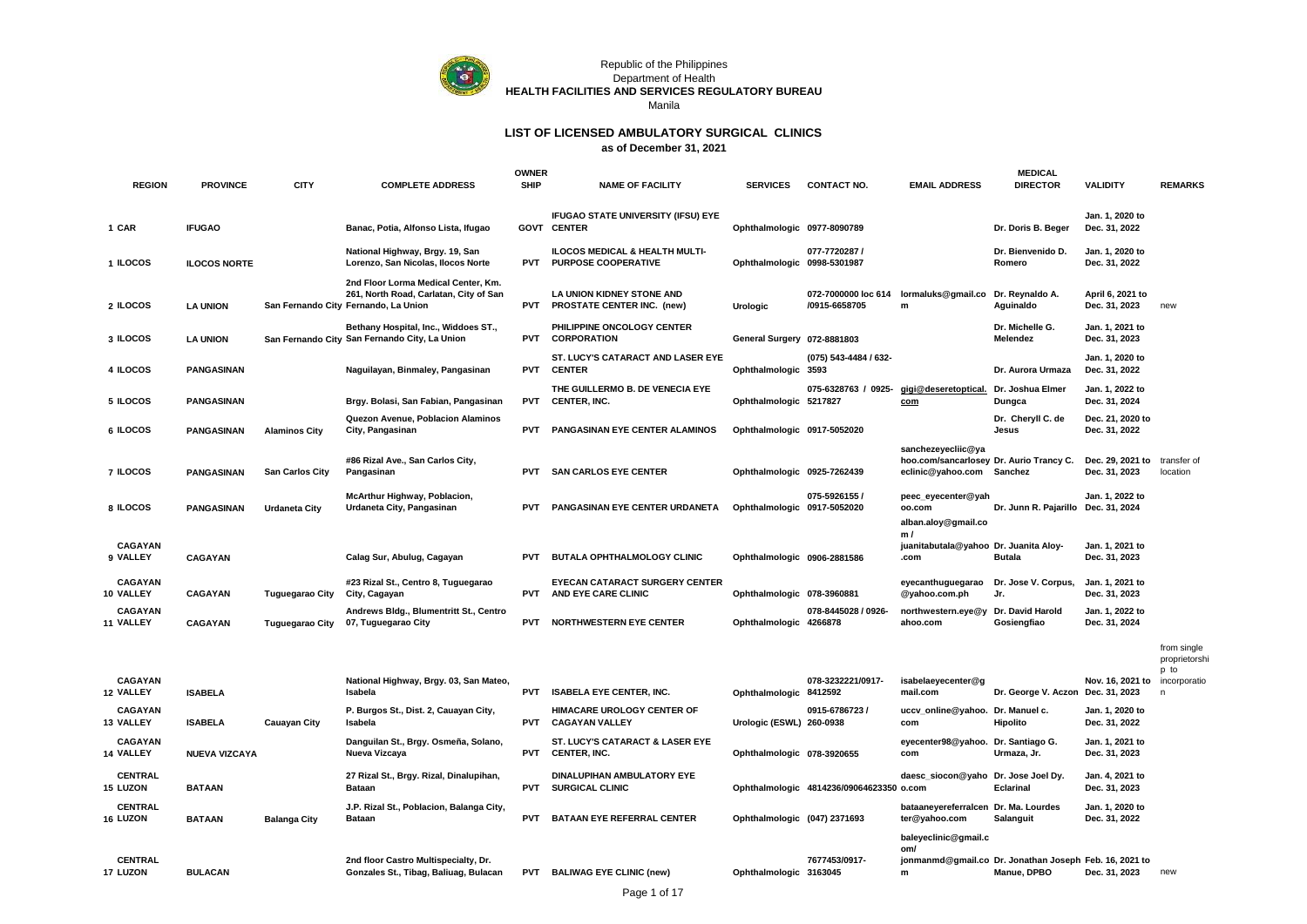|                            |                    |                        |                                                                                                               | <b>OWNER</b> |                                                                                                              |                                                                                                                                                                                  |                                                                           |                                                        | <b>MEDICAL</b>                      |                                   |                |
|----------------------------|--------------------|------------------------|---------------------------------------------------------------------------------------------------------------|--------------|--------------------------------------------------------------------------------------------------------------|----------------------------------------------------------------------------------------------------------------------------------------------------------------------------------|---------------------------------------------------------------------------|--------------------------------------------------------|-------------------------------------|-----------------------------------|----------------|
| <b>REGION</b>              | <b>PROVINCE</b>    | <b>CITY</b>            | <b>COMPLETE ADDRESS</b>                                                                                       | <b>SHIP</b>  | <b>NAME OF FACILITY</b>                                                                                      | <b>SERVICES</b>                                                                                                                                                                  | <b>CONTACT NO.</b>                                                        | <b>EMAIL ADDRESS</b>                                   | <b>DIRECTOR</b>                     | <b>VALIDITY</b>                   | <b>REMARKS</b> |
|                            |                    |                        |                                                                                                               |              |                                                                                                              | <b>General Surgery</b><br>Colorectal<br>Ophthalmologic<br>Otorhinolaryngo<br>logy<br>Reproductive                                                                                |                                                                           |                                                        |                                     |                                   |                |
| <b>CENTRAL</b><br>18 LUZON | <b>BULACAN</b>     |                        | Benigno Aquino St. Ave., Bagong<br>Nayon, Baliuag, Bulacan                                                    |              | PVT HI-PRECISION DIAGNOSTICS                                                                                 | Health                                                                                                                                                                           | Urologic Surgery 8639999 LOC 232                                          | bdev@hi-<br>precision.com.ph                           | Dr. Edhel Santiago-<br>Tripon       | Jan. 1. 2022 to<br>Dec. 31, 2024  |                |
| <b>CENTRAL</b><br>19 LUZON | <b>BULACAN</b>     |                        | 430 Sto. Niño St., Poblacion, Bustos,<br><b>Bulacan</b>                                                       | <b>PVT</b>   | ST, VINCENT EYE EAR NOSE THROAT<br>HOSPITAL, INC.                                                            | Ophthalmologic<br>Otorhinolaryngo<br>logic                                                                                                                                       | 044-7618310                                                               | stvincenteent@yaho<br>o.com                            | Dr. Debbie C.<br><b>Bautista</b>    | Jan. 1, 2021 to<br>Dec. 31, 2023  |                |
| <b>CENTRAL</b><br>20 LUZON | <b>BULACAN</b>     | <b>Malolos City</b>    | ECO Commercial Bldg., Felipe Peralta<br>St., McArthur Highway, Brgy.<br>Guinhawa, Malolos City, Bulacan       | <b>PVT</b>   | <b>BARTIMAEUS EYE CENTER, INC.</b>                                                                           |                                                                                                                                                                                  | 09209328010/0932868 bartimaeuseycenter<br>Ophthalmologic 2278/09228876587 | @yahoo.com                                             | Dr. Angelina B.<br>Jofson           | Jan. 1, 2022 to<br>Dec. 31, 2024  |                |
| <b>CENTRAL</b><br>21 LUZON | <b>BULACAN</b>     | <b>Malolos City</b>    | McArthur Highway, Brgy. Guinhawa,<br><b>Malolos City, Bulacan</b>                                             | PVT          | SANTOS CLINIC (MALOLOS), INC.                                                                                | Opthalmologic                                                                                                                                                                    | (044)791-1101 /<br>7917133 fax                                            | santosclinic@yahoo. Dr. Sabino A.<br>com               | Santos, Jr.                         | Jan. 1, 2021 to<br>Dec. 31, 2023  |                |
| <b>CENTRAL</b><br>22 LUZON | <b>NUEVA ECIJA</b> |                        | Purok Dakong Bayan, Sto. Cristo,<br>Gapan, Nueva Ecija<br>Block 4 Lot 12 Lakewood Phase 2,                    | PVT          | <b>COMMUNITY ASSISTANCE RESOURCE</b><br>OUTREACH FOR LIFE (C.A.R.O.L.)<br><b>FOUNDATION EYE CENTER, INC.</b> | Ophthalmologic 0917 302 2779                                                                                                                                                     |                                                                           | caroleyecenter@gma<br>il.com                           | Dr. Roel Cabigting                  | Jan. 24, 2022 to<br>Dec. 31, 2024 |                |
| <b>CENTRAL</b><br>23 LUZON | <b>NUEVA ECIJA</b> | <b>Cabanatuan City</b> | Sumacab Este, Cabanatuan City,<br>Nueva Ecija                                                                 | <b>PVT</b>   | DRS SAVE EYE CARE CENTER                                                                                     | Ophthalmologic -                                                                                                                                                                 |                                                                           | DrsSaveEyeCareCent Dr. Danilo A.<br>er@gmail.com       | Acuavera                            | Nov. 27, 2020 to<br>Dec. 31, 2022 |                |
| <b>CENTRAL</b><br>24 LUZON | <b>PAMPANGA</b>    |                        | Jesus A. Datu Medical Center, Don<br>Pablo St., San Vicente, Bacolor,<br>Pampanga                             | <b>PVT</b>   | <b>KAPAMPANGAN DEVELOPMENT</b><br>FOUNDATION, INC., AMBULATORY<br><b>SURGICAL CLINIC</b>                     | <b>General Surgery</b><br>Ophthalmologic<br>Otorhinolaryngo<br>logic*<br>Plastic &<br>Reconstructive 8847059                                                                     | (045) 4580027                                                             | 0999- kdf.kapampangan@g<br>mail.com                    | Dr. Michael Sison                   | Jan. 1, 2020 to<br>Dec. 31, 2022  |                |
| <b>CENTRAL</b><br>25 LUZON | <b>PAMPANGA</b>    |                        | Berthaphil III Compound, Jose Abad<br>Santos Ave., Clark Freeport Zone,<br>Pampanga                           | <b>PVT</b>   | THE MEDICAL CITY-AMBULATORY<br><b>SURGICAL CENTER</b>                                                        | Colorectal<br><b>General Surgery</b><br>Ophthalmologic<br><b>Oral Maxillo-</b><br>Facial<br>Orthopedic<br>Otolaryngologic<br>Plastic &<br>Reconstructive<br>Thoracic<br>Urologic | (045) 499-1309                                                            | tmcambulatory@thee Dr. Jose Ranilo M.<br>dicalcity.com | Paule                               | Jan. 1, 2020 to<br>Dec. 31, 2022  |                |
| <b>CENTRAL</b><br>26 LUZON | <b>PAMPANGA</b>    | <b>Angeles City</b>    | Accumed Building 2442 Sto. Entierro<br>St. Sta. Cristo Angeles City, Pampanga                                 | <b>PVT</b>   | ACCUMED ADVANCED REPRODUCTIVE<br>TECHNOLOGY (ACCU-ART), INC.                                                 | Reproductive                                                                                                                                                                     | 0917-1329442                                                              | accuartangeles@gm<br>ail.com                           | Maria Victoria R. Tan Dec. 31, 2022 | June 23, 2020 to                  |                |
| <b>CENTRAL</b>             |                    |                        | 066 Mac Arthur, Virgen Delos                                                                                  |              | <b>CLINICA HENSON EYE EAR NOSE</b>                                                                           | Oral-Maxillo-<br>Facial<br>Ophthalmologic<br>Otorhinolaryngo                                                                                                                     |                                                                           | clinicahenzon eent@ Dr. Ruben Emil                     |                                     | Jan. 10, 2022 to                  |                |
| 27 LUZON                   | <b>PAMPANGA</b>    | <b>Angeles City</b>    | Remedios Angeles City, Pampanga                                                                               | <b>PVT</b>   | THROAT FOUNDATION, INC.                                                                                      | logic                                                                                                                                                                            | 0943-4339679                                                              | yahoo.com                                              | Henson                              | Dec. 31, 2024                     |                |
| <b>CENTRAL</b><br>28 LUZON | <b>PAMPANGA</b>    | <b>Angeles City</b>    | Lot 67, Block 37, T. Claudio St., Cor.<br><b>McArthur Highway Lourdes Sur East,</b><br>Angeles City, Pampanga | <b>PVT</b>   | <b>COSY ASSISTED REPRODUCTIVE TECH.</b><br><b>CENTER CORPORATION (new)</b>                                   | Reproductive<br>Health                                                                                                                                                           | 0925-8167179                                                              | csfcandivfcenter@g<br>mail. Com                        | Dr. George Sy                       | Dec. 15, 2021 to<br>Dec. 31, 2023 | new            |
| <b>CENTRAL</b><br>29 LUZON | <b>PAMPANGA</b>    | <b>Angeles City</b>    | Joy Luck Bldg. I, McArthur Hhighway,<br><b>Balibago, Angeles City</b>                                         |              | PVT MH CHUA EYE CENTER                                                                                       | Ophthalmologic 9175251476                                                                                                                                                        |                                                                           | chuaeyecenter@gma<br>il.com                            | Dr. Jocel L. Chua                   | Jan. 10, 2022 to<br>Dec. 31, 2024 |                |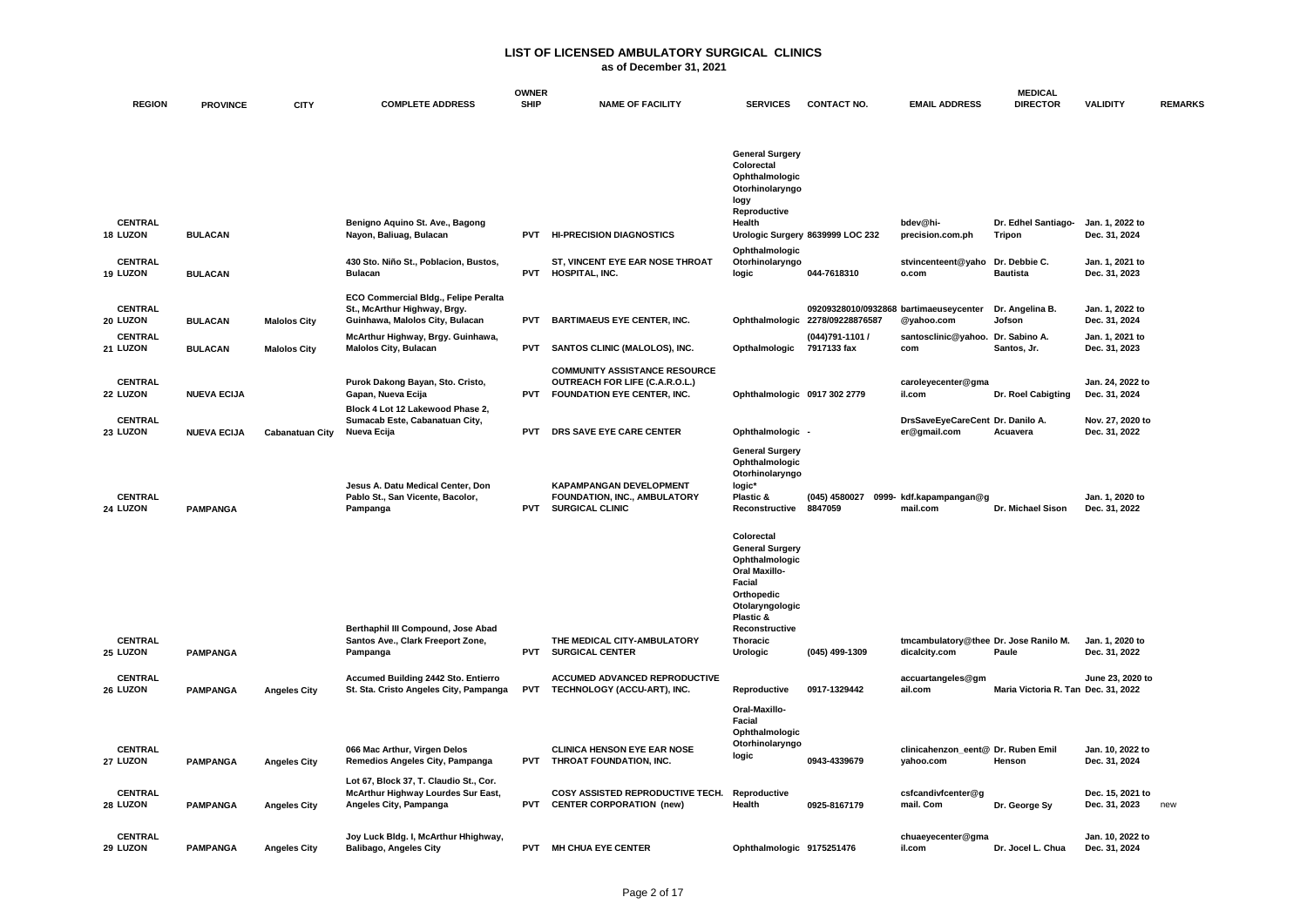|                             |                 |                         |                                                                                                                                               | <b>OWNER</b> |                                                                 |                                                                                                               |                                  |                                                                                           | <b>MEDICAL</b>                                      |                                                     |                |
|-----------------------------|-----------------|-------------------------|-----------------------------------------------------------------------------------------------------------------------------------------------|--------------|-----------------------------------------------------------------|---------------------------------------------------------------------------------------------------------------|----------------------------------|-------------------------------------------------------------------------------------------|-----------------------------------------------------|-----------------------------------------------------|----------------|
| <b>REGION</b>               | <b>PROVINCE</b> | <b>CITY</b>             | <b>COMPLETE ADDRESS</b>                                                                                                                       | <b>SHIP</b>  | <b>NAME OF FACILITY</b>                                         | <b>SERVICES</b>                                                                                               | <b>CONTACT NO.</b>               | <b>EMAIL ADDRESS</b>                                                                      | <b>DIRECTOR</b>                                     | <b>VALIDITY</b>                                     | <b>REMARKS</b> |
| <b>CENTRAL</b><br>30 LUZON  | <b>PAMPANGA</b> | City of San<br>Fernando | Km. McArthur Highway, Greenfield<br>Square, Brgy. Sindalan, City of San<br>Fernando, Pampanga<br><b>Mother Teresa of Calcutta Medical</b>     | <b>PVT</b>   | CENTER FOR UROLOGIC HEALTH, INC.                                | <b>Urologic</b>                                                                                               | (045) 8603795 / 0905-<br>4085483 |                                                                                           | Dr. Anthony Dexter<br>G. Griño                      | Jan. 1, 2020 to<br>Dec. 31, 2022                    |                |
| <b>CENTRAL</b><br>31 LUZON  | <b>PAMPANGA</b> | City of San<br>Fernando | Center, McArthur Highway, Brgy.<br>Maimpis, City of San Fernando,<br>Pampanga                                                                 | <b>PVT</b>   | <b>CENTRAL LUZON INTEGRATED</b><br><b>ONCOLOGY CENTER, INC.</b> | General Surgery 917 899 6626                                                                                  |                                  |                                                                                           | Dr. Jerome R. Maule Dec. 31, 2023                   | Jan. 1, 2021 to                                     |                |
| <b>CENTRAL</b><br>32 LUZON  | <b>PAMPANGA</b> | City of San<br>Fernando | 2nd Level Starmill Pampanga, San<br>Jose, City of San Fernando, Pampanga                                                                      |              | PVT I.E.C. EYE CENTER                                           | Ophthalmologic (045) 6360023                                                                                  |                                  | internationaleyecent<br>er@yahoo.com                                                      | Dr. Joel Y. Carreon                                 | Jan. 1, 2020 to<br>Dec. 31, 2022                    |                |
| <b>CENTRAL</b><br>33 LUZON  | <b>PAMPANGA</b> | City of San<br>Fernando | Gemsville Subd., Olongapo-Gapan<br>Road, Brgy. Dolores, City of San<br>Fernando, Pampanga                                                     | <b>PVT</b>   | <b>KAPAMPANGAN DEVELOPMENT</b><br><b>FOUNDATION, INC.</b>       | Ophthalmologic<br>Plastic &<br>Reconstructive 5628673                                                         | (045) 4580027 / 0917-            |                                                                                           | Dr. Michael Dominic Jan. 1, 2021 to<br><b>Sison</b> | Dec. 31, 2023                                       |                |
| <b>CENTRAL</b><br>34 LUZON  | <b>TARLAC</b>   |                         | F. Timbol, San Nicoals. Poblacion,<br><b>Concepcion, Tarlac</b>                                                                               | <b>PVT</b>   | STA. LUCIA EYE CENTER AND MULTI-<br><b>SPECIALTY CLINIC</b>     | <b>General Surgery</b><br>Ophthalmologic<br>Otolryngologc                                                     | 0917 5426178                     | stalucia2011@yahoo. Dr. Darwin Castro<br>com                                              | Suarez                                              | Jan. 1, 2022 to<br>Dec. 31, 2024                    |                |
| <b>CENTRAL</b><br>35 LUZON  | <b>TARLAC</b>   |                         | L. Cortes cor. Plaridel St., San Nicolas,<br>Concepcion, Tarlac                                                                               | <b>PVT</b>   | DR. ZEN HEALTHCARE, INC.                                        | <b>General Surgery</b><br>Ophthalmologic 0950-024 4360                                                        |                                  | mhctarlac@gmail.co<br>m                                                                   | Dr. Ma. Teresa Loja                                 | Jan. 1, 2022 to<br>Dec. 31, 2024                    |                |
| <b>CENTRAL</b><br>36 LUZON  | <b>TARLAC</b>   |                         | #167 M.H. Del Pllar St. Poblacion<br>Norte, Paniqui Tarlac                                                                                    | <b>PVT</b>   | CHU EYE CARE CENTER (new)                                       | Ophthallologic                                                                                                | 045-4708260                      | chueyecarecenter@g<br>mail.com                                                            | Dr. Cesar M/ Chu                                    | July 16, 2021 to<br>Dec. 31, 2023                   | new            |
| <b>CENTRAL</b>              |                 |                         | 2nd floor AVJI Bldg. 74A 20th Street<br>East Bajac Bajac, Olongapo City,                                                                      |              | OLONGAPO AMBULATORY CARE MULTI-                                 | <b>General Surgery</b><br>Otorhinolaryngo<br>logic Plastic<br>and<br>Reconstructive<br>Reproductive<br>Health |                                  | olongapoambulatory Dr. Maellen Joye A.                                                    |                                                     | July 22, 2021 to                                    |                |
| 37 LUZON                    | <b>ZAMBALES</b> | Olongapo City           | <b>Zambales</b>                                                                                                                               | <b>PVT</b>   | <b>SPECIALTY CLINIC (new)</b>                                   | Urologic                                                                                                      | 0917-82222877                    | @gmail.com                                                                                | Saldua                                              | Dec. 31, 2023                                       | new            |
| <b>CENTRAL</b><br>38 LUZON  | <b>ZAMBALES</b> | <b>Olongapo City</b>    | #15154 Rizal Ave., West Tapinac,<br><b>Olongapo City, Zambales</b>                                                                            | <b>PVT</b>   | SEE ECLARINAL EYE CENTER                                        | Opthalmologic                                                                                                 | 047-2233493                      | seecenter20@gmail.c Dr. Jose Joel O.<br>om                                                | <b>Eclarinal</b>                                    | Jan. 1, 2021 to<br>Dec. 31, 2023                    |                |
| 39 CALABARZON BATANGAS      |                 |                         | National Road, Brgy, San Roque,<br>Rosario, Batangas                                                                                          | <b>PVT</b>   | <b>MEDICAL HEALTH EXPERTS AND</b><br><b>ASSOCIATES, INC.</b>    | <b>General Surgery</b><br>Orthopedic                                                                          | 043-7408825                      | medicalexperts rros Dr. Aris Antonino<br>ario@yahoo.com                                   | Peña                                                | Jan. 1, 2021 to<br>Dec. 31, 2023                    |                |
| 40 CALABARZON BATANGAS      |                 |                         | Sierra Makiling Bldg., Km 61, Maharlika<br>Highway, San Antonio, Sto. Tomas,<br><b>Batangas</b>                                               | <b>PVT</b>   | SIERRA MAKILING HEALTH<br><b>CORPORATION</b>                    | Ophthalmologic 043-4305583                                                                                    |                                  | smhcorp@yahoo.co<br>m                                                                     | Dr. Arniflyn<br>Marasigan-Aguirre                   | Jan. 1, 2021 to<br>Dec. 31, 2023                    |                |
| 41 CALABARZON CAVITE        |                 |                         | 20/20 Bldg., #240 Soriano Highway,<br>Daang Amaya 3, Tanza, Cavite<br>De La Salle University Medical Center                                   | <b>PVT</b>   | <b>IDOC AMBULATORY EYE CARE CLINIC</b><br>(new)                 | Ophthalmologic 3003728                                                                                        | 0917-5514207/0975-               | idocaec2020@gmail.<br>com                                                                 | Dr. Philip Cesar A.<br>Arayata                      | Jan. 30, 2021 to<br>Dec. 31, 2023 new               |                |
| <b>42 CALABARZON CAVITE</b> |                 | Dasmariñas City         | (DLSUMC) Compound, Gov. D.<br>Mangubat Ave., Dasmariñas City,<br>Cavite                                                                       | <b>PVT</b>   | PHILIPPINE ONCOLOGY CENTER<br><b>CORPORATION</b>                | General Surgery 02-2832232                                                                                    |                                  | info.RT.lasalle@gmai Dr. Vicente<br>I.com                                                 | Francisco R. Hizon                                  | Jan. 1, 2021 to<br>Dec. 31, 2023                    |                |
| 43 CALABARZON CAVITE        |                 | <b>Dasmariñas City</b>  | Erja Bldg., Burol 1, Congressional<br>Road, Dasmariñas City, Cavite<br>KGM Space Dental, Km 21, Aguinaldo<br>Hi-way, Bayan Luma 7, Imus City, | PVT          | WELLCARE CLINIC & LABORATORY, INC.                              | General Surgery (046) 416-6529 /<br>Ophthalmologic 4166530                                                    | 046-4363787 /                    | mechelleminas@well Dr. Inocencia<br>careclinics.com<br>cscinc.2016@yahoo. Dr. Leonardo M. | Dioquino                                            | Jan. 1, 2021 to<br>Dec. 31, 2023<br>Jan. 1, 2020 to |                |
| 44 CALABARZON CAVITE        |                 | Imus City               | Cavite                                                                                                                                        | <b>PVT</b>   | <b>CAVITE STONE CENTER, INC.</b>                                | <b>Urologic</b>                                                                                               | 0917-8667178                     | com                                                                                       | Castillo                                            | Dec. 31, 2022                                       |                |
| <b>45 CALABARZON CAVITE</b> |                 | <b>Imus City</b>        | NIA Road, Brgy, Alapan 1-C, Imus City,<br>Cavite                                                                                              | <b>PVT</b>   | <b>DIVINE GRACE MEDICAL CENTER</b>                              | General Surgery 046-4584675<br><b>General Surgery</b><br>Ophthalmologic                                       |                                  | dgmcimus@gmail.co Dr. Jose Ronaldo<br>m                                                   | delos Santos                                        | Jan. 1, 2021 to<br>Dec. 31, 2023                    |                |
| 46 CALABARZON LAGUNA        |                 |                         | 360 M.H. Del Pilar St., Brgy. Poblacion,<br>Alaminos, Laguna                                                                                  |              | PVT SAINT ODILE SURGICENTER                                     | Otorhinolaryngo<br>logic                                                                                      | 049-5210764                      | st.odilesurgicenter@ Dr. Jonathan G.<br>gmail.com                                         | Soriano                                             | Jan. 1, 2021 to<br>Dec. 31, 2023                    |                |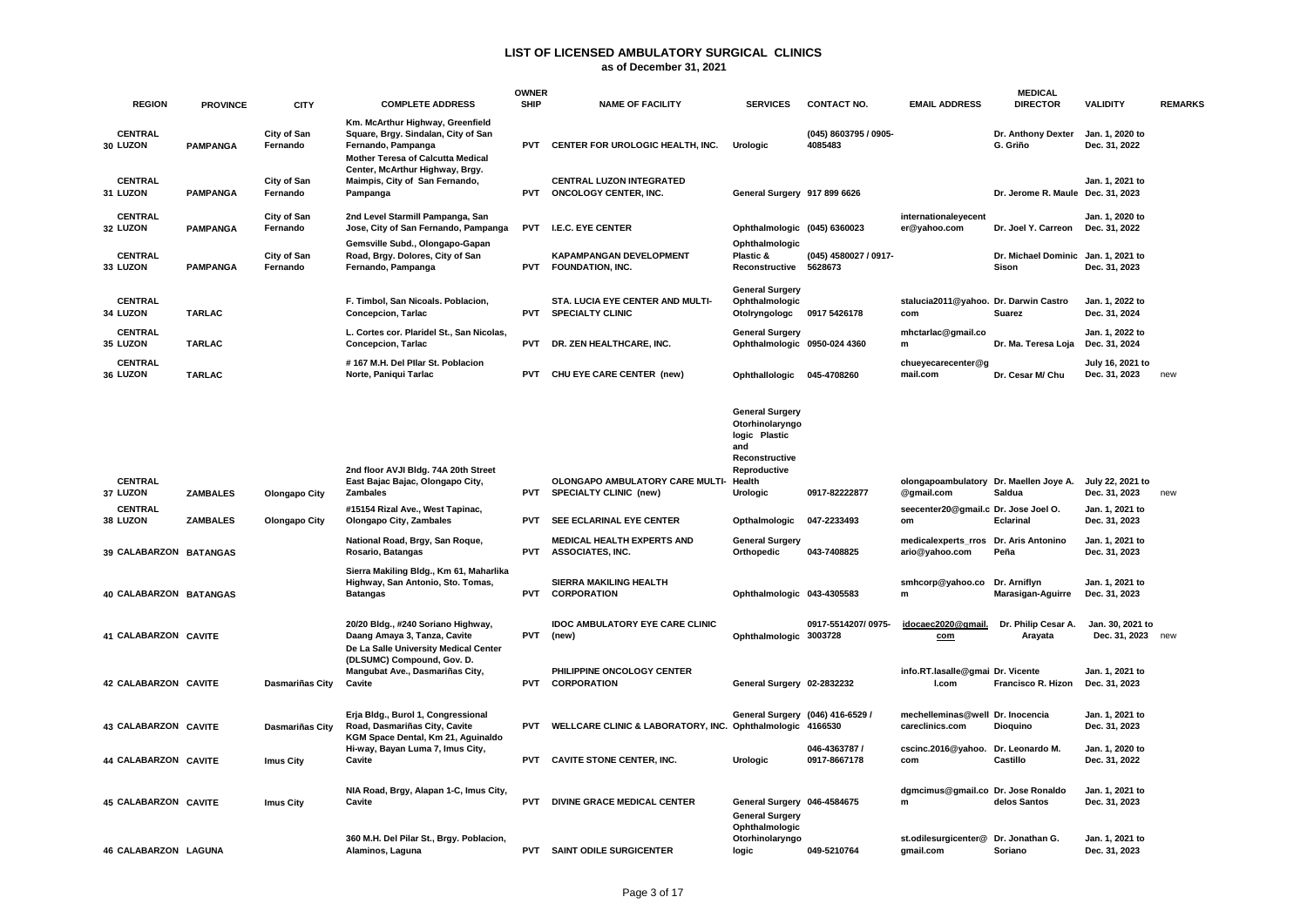**as of December 31, 2021**

| <b>REGION</b>        |                                | <b>CITY</b>                    | <b>COMPLETE ADDRESS</b>                                                                                                                             | <b>OWNER</b><br><b>SHIP</b> | <b>NAME OF FACILITY</b>                                                         | <b>SERVICES</b>                                                                                                                                                                                                                       | <b>CONTACT NO.</b>                             | <b>EMAIL ADDRESS</b>                                                                                        | <b>MEDICAL</b><br><b>DIRECTOR</b>              | <b>VALIDITY</b>                                     | <b>REMARKS</b> |
|----------------------|--------------------------------|--------------------------------|-----------------------------------------------------------------------------------------------------------------------------------------------------|-----------------------------|---------------------------------------------------------------------------------|---------------------------------------------------------------------------------------------------------------------------------------------------------------------------------------------------------------------------------------|------------------------------------------------|-------------------------------------------------------------------------------------------------------------|------------------------------------------------|-----------------------------------------------------|----------------|
|                      | <b>PROVINCE</b>                |                                |                                                                                                                                                     |                             |                                                                                 |                                                                                                                                                                                                                                       |                                                |                                                                                                             |                                                |                                                     |                |
| 47                   | <b>LAGUNA</b>                  |                                | National Highway, Brgy. Maitim, Bay,<br>Laguna                                                                                                      | <b>PVT</b>                  | GLOBAL CARE CANCER INSTITUTE, INC. General Surgery 049-5028527 / 0919-<br>(new) | <b>Thoracic</b>                                                                                                                                                                                                                       | 0656172                                        | compliance.gcci@ou<br>tlook.com                                                                             | Dr. Necy S. Juat                               | Dec. 14, 2021 to<br>Dec. 31, 2023                   | new            |
| 48 CALABARZON LAGUNA |                                | <b>Biñan City</b>              | 3/F APMWC Tower One Asia bus,<br>Center Jubilation Loop, Sto. Niño,<br>Biñan City, Laguna                                                           | <b>PVT</b>                  | ASPAC EYE LASER AND SURGICENTER.<br>INC.                                        | Ophthalmologic 0626787                                                                                                                                                                                                                | 049-5135411 / 0919-                            | Info.aspaceyelaser@<br>gmail.com                                                                            | Dr. Noel S. Cariño                             | Jan. 1. 2022 to<br>Dec. 31, 2024                    |                |
| 49                   | <b>LAGUNA</b>                  | <b>Biñan City</b>              | 79 Gen. Malvar St., San Vicente, City of<br>Biñan, Laguna                                                                                           | <b>PVT</b>                  | <b>CORNERSTONE AMBULATORY CLINIC</b><br>(new)                                   | <b>General Surgery</b><br>Reproductive<br>Health                                                                                                                                                                                      | 049-5116068 / 0917-<br>8374677                 | avalanche77ph@yah<br>oo.com                                                                                 | Dr. Adrigel Ancheta                            | May 4, 2021 to<br>Dec. 31, 2023                     | new            |
| 50                   | <b>LAGUNA</b>                  | Sta. Rosa City                 | 1898 Provincial Road, Brgy. Dita, Sta.<br>Rosa City, Laguna                                                                                         | <b>PVT</b>                  | SY MEDICAL CLINIC (new)                                                         | Orthopedic                                                                                                                                                                                                                            | 0917-5291262                                   | symedicalclinic@gm<br>ail.com                                                                               | Dr. Sarah Bernadette July 26, 2021 to<br>S. Sy | Dec. 31, 2023                                       | new            |
| 51 CALABARZON QUEZON |                                |                                | Ibabang Kalilangan, Unisan, Quezon                                                                                                                  | <b>PVT</b>                  | BONPEN AMBULATORY SURGICAL AND<br><b>DIAGNOSTIC CENTER</b>                      | <b>General Surgery</b><br>Ophthalmologic 042-5498547                                                                                                                                                                                  |                                                | bonpenasc@yahoo.c Dr. Leandro E.<br>om                                                                      | Carillo                                        | Jan. 1, 2020 to<br>Dec. 31, 2022                    |                |
| 52                   | QUEZON                         |                                | M.H. del Pilar St., Brgy. 08, Catanauan,<br>Quezon                                                                                                  | <b>PVT</b>                  | <b>CATANAUAN EYE CARE CENTER (new)</b>                                          | Ophthalmologic 8520701                                                                                                                                                                                                                | 0998-5544613 / 0968-                           | catanauaneyecenter<br>@gmail.com                                                                            | Dr. Josefina R.<br>Calingasan                  | Nov. 11, 2021 to<br>Dec. 31, 2023                   | new            |
| 53 CALABARZON QUEZON |                                | <b>Lucena City</b>             | Quezon Ave. Ext., Brgy. XI, Lucena City                                                                                                             |                             | <b>PVT LUCENA EYE CENTER</b>                                                    | Ophthalmologic 042-7105775                                                                                                                                                                                                            |                                                | eyecenterlucena@g<br>mail.com                                                                               | Dr. Rolando Tomas<br>A. Correa                 | Jan. 1, 2022 to<br>Dec. 31, 2024                    |                |
| 54 CALABARZON RIZAL  |                                |                                | Basement Level, Phase II, Sta. Lucia<br>East Grand Mall, Marcos Highway cor.<br>Felix Ave., Cainta, Rizal<br>G/F Sta. Lucia East Grand Mall, Marcos | <b>PVT</b>                  | STA. LUCIA HEALTH CARE CENTRE                                                   | <b>General Surgery</b><br>Ophthalmologic<br>Orthopedic<br>Otorhinolaryngo<br>logic<br>Reproductive<br>Health<br>Ophthalmologic<br>Orthopedic<br>Otolaryngologic<br>Pediatirc<br>Plastic &<br>Reconstructive<br>Reproductive<br>Health | 86472870/2546                                  | staluciacares_hr@ya Dr. Irish Cecile D.<br>hoo.com<br>6825239/8356862 loc. tmcstalucia@themed Dr. Melani H. | Perez                                          | Jan. 1, 2021 to<br>Dec. 31, 2023<br>Jan. 1, 2020 to |                |
| 55 CALABARZON RIZAL  |                                |                                | Highway cor. Felix Ave., Cainta, Rizal                                                                                                              |                             | PVT THE MEDICAL CITY CLINIC @ MARIKINA                                          | Urologic<br><b>General Surgery</b>                                                                                                                                                                                                    | 7121-7125                                      | icalcity.com                                                                                                | Sionzon                                        | Dec. 31, 2022                                       |                |
| 56 CALABARZON RIZAL  |                                |                                | #76 Gen. Luna St., Ampid II, San Mateo,<br>Rizal                                                                                                    | <b>PVT</b>                  | CLINICA CRISTI-CATALUÑA                                                         | Ophthalmologic<br>logic                                                                                                                                                                                                               | Otorhinolaryngo 7971-1510/0917-<br>8651510     | clinicacristi@yahoo.<br>com                                                                                 | Dr. Maria Isabel C.<br>Cataluña                | Jan. 1, 2022 to<br>Dec. 31, 2024                    |                |
| 57 CALABARZON RIZAL  |                                |                                | Unit 311-312 SM City San Mateo, Brgy.<br>Ampid I, San Mateo, Rizal                                                                                  | <b>PVT</b>                  | <b>NOVAGEN EYE CENTER CO.</b>                                                   | Ophthalmologic 02-86560730                                                                                                                                                                                                            |                                                | info@afordablecatar<br>act.com                                                                              | Dr. Erwin D. Palisoc Dec. 31, 2023             | Jan. 1, 2021 to                                     |                |
| 58 CALABARZON RIZAL  |                                | <b>Antipolo City</b>           | A-212 Upper Ground Al Fresco<br>Robinsons Place Antipolo, Sumulong<br>Highway, Antipolo City, Rizal                                                 | <b>PVT</b>                  | UNITED GLOBAL SPECIALTY CENTER<br><b>CORPORATION</b>                            | <b>General Surgery</b><br>Ophthalmologic<br>logic                                                                                                                                                                                     | Otorhinolaryngo 02-76225504 / 0917-<br>8290507 | unitedglobalspecialt<br>y@yahoo.com                                                                         | Dr. Elmer S. Espino                            | Jan. 1, 2021 to<br>Dec. 31, 2023                    |                |
| 59 MIMAROPA          |                                |                                | P. Burgos St., Pag-asa, San Jose,<br><b>Occidental Mindoro</b>                                                                                      | <b>PVT</b>                  | SALCEDO MEDICAL - SURGICAL CLINIC                                               | Colorectal<br>General Surgery (043) 457-0108                                                                                                                                                                                          |                                                |                                                                                                             | Dr. Levilester B.<br>Salcedo                   | Jan. 1, 2020 to<br>Dec. 31, 2022                    |                |
| 60 MIMAROPA          |                                | <b>Puerto Prinsesa</b><br>City | A.T.O. Plaza Bldg., National Highway,<br>San Pedro, Puerto Princesa City,<br>Palawan                                                                | <b>PVT</b>                  | PALAWAN EYE CENTER                                                              | <b>General Surgery</b><br>Ophthalmologic<br>Reproductive<br>Health Urologic 0906 346 8475                                                                                                                                             |                                                | palawaneye@gmail.c<br>om                                                                                    | Dr. Jesus N. Ong                               | Jan. 1, 2022 to<br>Dec. 31, 2024                    |                |
| 61 BICOL             | <b>ALBAY</b>                   | Legaspi City                   | Landco Business Park, Capantawan,<br>Legaspi City, Albay                                                                                            | <b>PVT</b>                  | <b>LECEYEMED. INC.</b>                                                          | Ophthalmologic 0908-8981200<br>Urologic -                                                                                                                                                                                             |                                                | legazpieye@gmail.co<br>m                                                                                    | Dr. Rollo Milante                              | Jan. 1, 2022 to<br>Dec. 31, 2024                    |                |
| 62 BICOL             | <b>CAMARINES SUR Naga City</b> |                                | Unit 1, NICC Bldg., Roxas Ave.,<br>Diversion road, Triangulo, Naga City                                                                             | <b>PVT</b>                  | <b>BICOL STONE CENTER, INC.</b>                                                 | Lithotripsy<br>(ESWL)                                                                                                                                                                                                                 | (054) 871 3046                                 | bicolstonecenter@g<br>mail.com                                                                              | Dr. Rosito T.<br><b>Bascuña</b>                | Jan. 1, 2020 to<br>Dec. 31, 2022                    |                |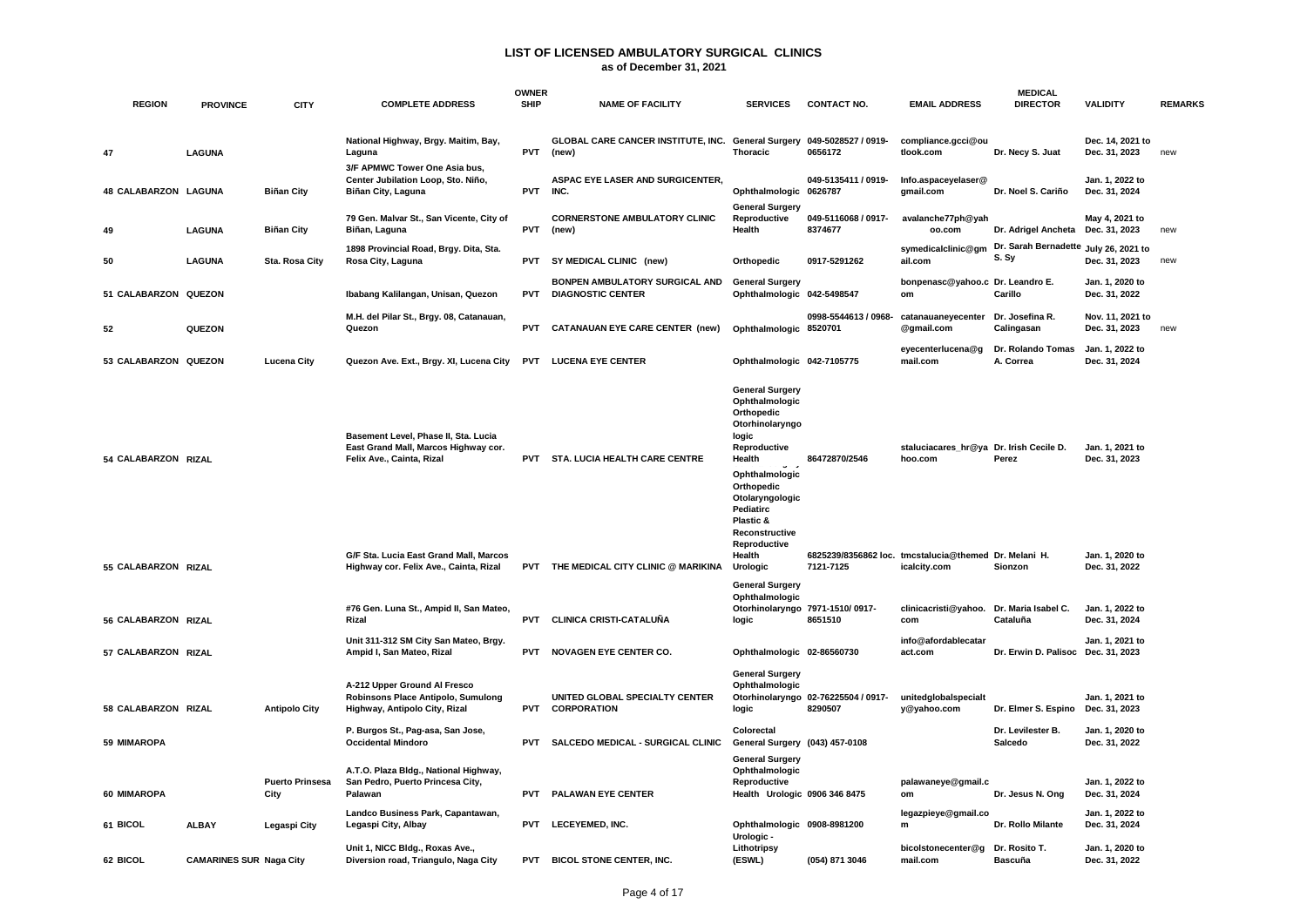|                                     |                                    |                    |                                                                                                                           | <b>OWNER</b> |                                                                       |                                                                                                                                 |                                               |                                            | <b>MEDICAL</b>                       |                                  |                                          |
|-------------------------------------|------------------------------------|--------------------|---------------------------------------------------------------------------------------------------------------------------|--------------|-----------------------------------------------------------------------|---------------------------------------------------------------------------------------------------------------------------------|-----------------------------------------------|--------------------------------------------|--------------------------------------|----------------------------------|------------------------------------------|
| <b>REGION</b>                       | <b>PROVINCE</b>                    | <b>CITY</b>        | <b>COMPLETE ADDRESS</b>                                                                                                   | <b>SHIP</b>  | <b>NAME OF FACILITY</b>                                               | <b>SERVICES</b>                                                                                                                 | <b>CONTACT NO.</b>                            | <b>EMAIL ADDRESS</b>                       | <b>DIRECTOR</b>                      | <b>VALIDITY</b>                  | <b>REMARKS</b>                           |
| 63 BICOL                            | <b>CATANDUANES</b>                 |                    | Rizal Ave., Gogon, Sirangan, Virac,<br><b>Catanduanes</b>                                                                 | <b>PVT</b>   | <b>CATANDUANES EYE CENTER</b>                                         | Ophthalmologic 0999-4347370                                                                                                     |                                               | catanduanesayecent<br>er97@gmail.com       | Dr. Joselito D.C.<br>Urgel           | Jan. 1, 2022 to<br>Dec. 31, 2024 |                                          |
| <b>WESTERN</b><br>64 VISAYAS        | <b>CAPIZ</b>                       | <b>Roxas City</b>  | G/F Adame Bldg., Arnaldo Blvd., Roxas<br>City, Capiz                                                                      | <b>PVT</b>   | <b>AGUIRRE EYE &amp; ENT SPECIALIST</b>                               | <b>General Surgery</b><br>Ophthalmologic<br>Oral & Maxillo<br>Facial<br>Orthopedic<br>Otolaryngologic<br>Pediatric<br>Plastic & | 036-<br>Ophthalmologic 5206415/09176543042 om | aguirreeent@yahoo.c Dr. Dennis T.          | Aguirre                              | Jan. 1, 2022 to<br>Dec. 31, 2024 |                                          |
| <b>WESTERN</b><br>65 VISAYAS        | <b>ILOILO</b>                      | <b>Iloilo City</b> | 8/F Health Partners Condo. Clinics,<br>Benigno Aquino Ave., San Rafael,<br>Mandurriao, Iloilo City                        | <b>PVT</b>   | <b>MEDICUS AMBULATORY HEALTHCARE</b><br><b>CENTER</b>                 | Reconstructive<br>Reproductive<br>Health                                                                                        | (033) 508-5488                                |                                            | Dr. Jaime M. Manila                  | Jan. 1. 2020 to<br>Dec. 31, 2022 |                                          |
| <b>WESTERN</b><br>66 VISAYAS        | <b>ILOILO</b>                      | <b>Iloilo City</b> | G/F EFB Block, Jalandoni St., Jaro,<br><b>Iloilo City</b>                                                                 | <b>PVT</b>   | MIDWEST UROLOGY AND STONE<br><b>CENTER</b>                            | Urologic                                                                                                                        | 033-3301756                                   | midwesturologycent<br>er@yahoo.com         | Dr. Pedro Tingson                    | Jan. 1, 2020 to<br>Dec. 31, 2022 |                                          |
| <b>WESTERN</b><br>67 VISAYAS        | <b>ILOILO</b>                      | <b>Iloilo City</b> | YGQ Bldg., Pacencia Pison Avenue,<br>San Rafael, Mandurriao, Iloilo City                                                  | <b>PVT</b>   | SKINETICS MEDICAL DAY SPA & SKIN<br><b>CENTER</b>                     | Oral & Maxillo<br>Facial                                                                                                        | 033-3208726                                   | skinetics iloilo@yah Dr. Yule G.<br>oo.com | Quiampang                            | Jan. 1, 2021 to<br>Dec. 31, 2023 |                                          |
| <b>WESTERN</b><br>68 VISAYAS        | <b>NEGROS</b><br><b>OCCIDENTAL</b> |                    | Barrio Mabini, Crossing Pulupandan,<br><b>Negros Occidental</b>                                                           | <b>PVT</b>   | HOLY TRINITY MEDICAL SURGICAL<br><b>CLINIC</b>                        | General Surgery 0921-6628282                                                                                                    | (034) 4761235 /                               | drtogle@yahoo.com Dr. Jose Tabang          |                                      | Jan. 1. 2021 to<br>Dec. 31, 2023 |                                          |
| <b>CENTRAL</b><br>69 VISAYAS        | <b>CEBU</b>                        | <b>Cebu City</b>   | 10th floor, Velez Medical Arts Building,<br>V. Ranudo St., Cogon Ramos, Cebu<br>City                                      | <b>PVT</b>   | <b>ACES LASER AND SURGICENTER</b>                                     | Ophthalmologic (032) 2539327                                                                                                    |                                               | licensecomplianceoff<br>icer@aceseye.com   | Dr. Vitorio N. Cajita                | Jan. 6. 2021 to<br>Dec. 31, 2023 | transfer of<br>location                  |
| <b>CENTRAL</b><br>70 VISAYAS        | <b>CEBU</b>                        | Cebu City          | Level 4, Rm 401 Robinsons Cybergate<br>Cebu, J.Llorente St. cor. Don Gil Garcia<br>Street, Brgy. Capitol, Cebu City, Cebu | <b>PVT</b>   | CEBU ORTHOPAEDIC INSTITUTE<br><b>COMPANY</b>                          | Orthopedic                                                                                                                      | 032-2392211                                   | cebuorthoinst@gmai<br>I.com                | Dr. Jose Z. Flordeliz Dec. 31, 2022  | Dec. 7. 2020 to                  |                                          |
| <b>CENTRAL</b><br>71 VISAYAS        | <b>CEBU</b>                        | <b>Cebu City</b>   | 892, 2/F BAI Center, Basak, San<br>Nicolas, Cebu City, Cebu                                                               | <b>PVT</b>   | <b>CEBU SPECIALISTS AMBULATORY CARE Health</b><br><b>CENTER, INC.</b> | <b>General Surgery</b><br><b>Orthopedic</b><br><b>Reproductive</b><br><b>Urologic</b>                                           | 032-4175173 /<br>3434745                      | cebuambulatoryclini<br>c@gmail.com         | Dr. Alexander D.<br>Limkakeng        | Jan. 1, 2020 to<br>Dec. 31, 2022 | closed<br>operation<br>March 21,<br>2022 |
|                                     |                                    |                    |                                                                                                                           |              |                                                                       | Colorectal<br><b>General Surgery</b><br>Ophthalmologic<br>Pediatric<br>Reproductive<br>Health                                   |                                               |                                            |                                      |                                  |                                          |
| <b>CENTRAL</b><br><b>72 VISAYAS</b> | <b>CEBU</b>                        | <b>Cebu City</b>   | E. Miñosa St., Zion Center, Tigbao,<br>Talamban, Cebu City, Cebu                                                          |              | <b>HEALTH AND LIFESTYLE</b><br>PVT TRANSFORMATION HUB (HEALTH), INC.  | Thoracic<br>Urologic<br>General                                                                                                 | 0932-3425809                                  | health.33@gmail.co<br>m                    | Dr. Shawn Euclid<br>Gandhi P. Espina | Jan. 1, 2022 to<br>Dec. 31, 2024 |                                          |
| <b>CENTRAL</b><br>73 VISAYAS        | <b>CEBU</b>                        | <b>Cebu City</b>   | 2L APM Centrele, A. Soriano Ave.,<br>Mabolo, Cebu City, Cebu                                                              |              | MEDRUPPE POLYCLINICS & DIAGNOSTIC Plastic &<br>PVT CENTER, INC.       | Surgery*<br>Reconstructive                                                                                                      | 032-2322273                                   | hrassistant.primecar<br>ecebu@gmail.com    | Dr. James Peter S.<br>Aznar          | Jan. 1, 2020 to<br>Dec. 31, 2022 |                                          |
| <b>CENTRAL</b><br>74 VISAYAS        | <b>CEBU</b>                        | <b>Cebu City</b>   | G/F JRDC Bldg., Osmena Blvd., Capitol<br>Site, Cebu City, Cebu                                                            | <b>PVT</b>   | <b>REPRO OPTIMA CENTER FOR</b><br>REPRODUCTIVE HEALTH, INC.           | Reproductive<br>Health                                                                                                          | (32) 254-6965 /<br>2562433 fax                | info@repro-<br>optima.com                  | Dr. Ma. Victoria R.<br>Tan           | Jan. 1, 2021 to<br>Dec. 31, 2023 |                                          |
| <b>CENTRAL</b><br>75 VISAYAS        | <b>CEBU</b>                        | Cebu City          | #85 Osmena Blvd., Brgy. Santa Cruz,<br>Cebu City, Cebu                                                                    | <b>PVT</b>   | VISUAL SENSE CATARACT CENTER<br><b>CORPORATION</b>                    | Ophthalmologic 032-253-5283                                                                                                     |                                               | visualsensecataractc<br>enter@gmail.com    | Dr. Abello C. Jaca                   | Jan. 1, 2020 to<br>Dec. 31, 2022 |                                          |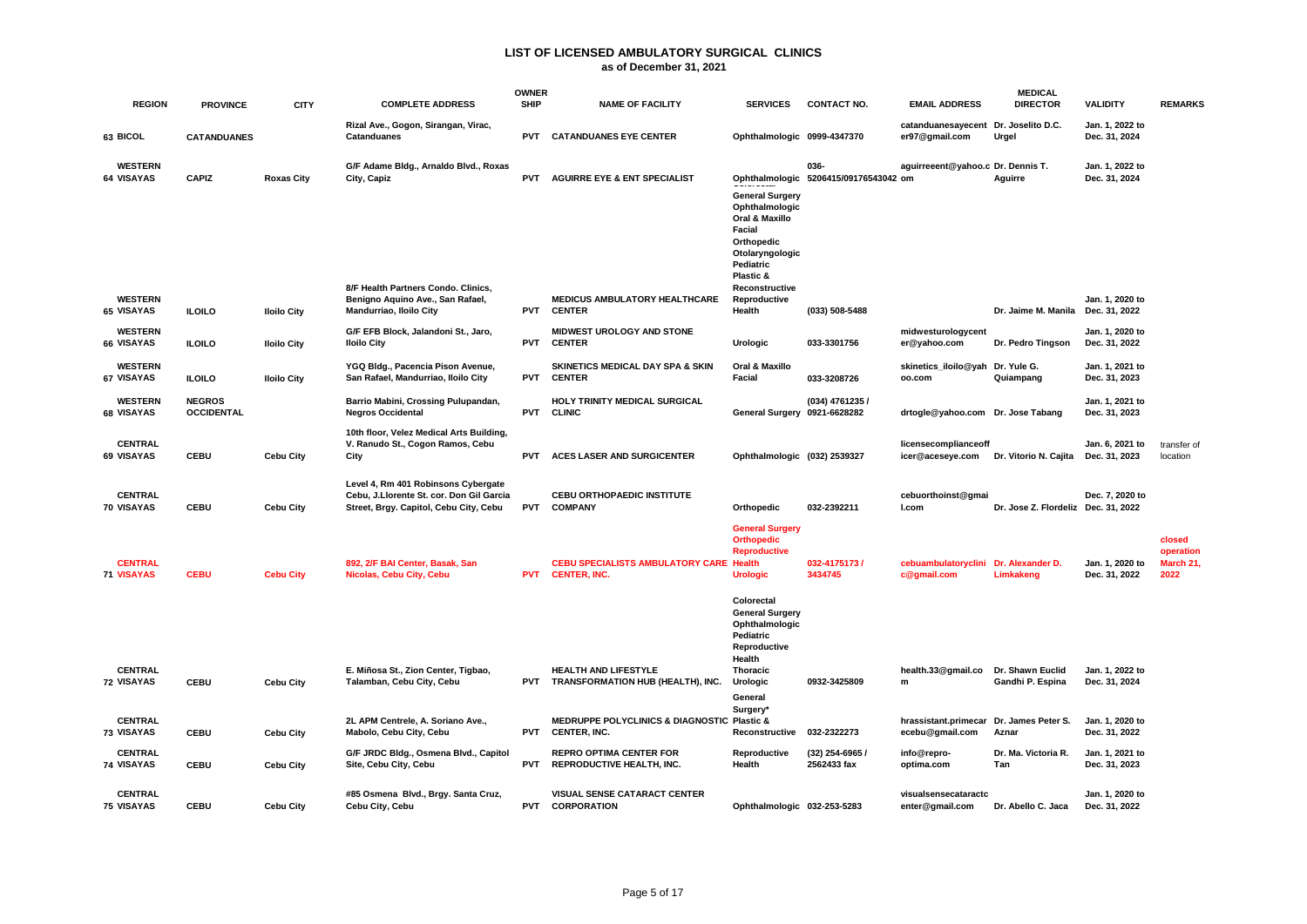|                                  |                                     |                        |                                                                                                            | <b>OWNER</b> |                                                                                                 |                                                                                                                                             |                                                                |                                                                                        | <b>MEDICAL</b>                                    |                                   |                |
|----------------------------------|-------------------------------------|------------------------|------------------------------------------------------------------------------------------------------------|--------------|-------------------------------------------------------------------------------------------------|---------------------------------------------------------------------------------------------------------------------------------------------|----------------------------------------------------------------|----------------------------------------------------------------------------------------|---------------------------------------------------|-----------------------------------|----------------|
| <b>REGION</b>                    | <b>PROVINCE</b>                     | <b>CITY</b>            | <b>COMPLETE ADDRESS</b>                                                                                    | <b>SHIP</b>  | <b>NAME OF FACILITY</b>                                                                         | <b>SERVICES</b>                                                                                                                             | <b>CONTACT NO.</b>                                             | <b>EMAIL ADDRESS</b>                                                                   | <b>DIRECTOR</b>                                   | <b>VALIDITY</b>                   | <b>REMARKS</b> |
| <b>CENTRAL</b>                   |                                     |                        | North Park, U.N. Ave. cor. Plaridel St.,                                                                   |              |                                                                                                 | <b>General Surgery</b><br>Ophthalmologic<br>Otorhinolaryngo<br>logic<br>Ortholedic<br>Plastic &<br>Reconstructive<br>Reproductive<br>Health |                                                                | QMN@maayomedical Dr. Maria Carmina                                                     |                                                   | Jan. 1, 2021 to                   |                |
| 76 VISAYAS                       | <b>CEBU</b>                         | <b>Mandaue City</b>    | Alang-Alang, Mandaue City, Cebu                                                                            | <b>PVT</b>   | MAAYO MEDICAL CLINIC CORPORATION Urologic                                                       |                                                                                                                                             | 032-8882662                                                    | .com                                                                                   | Joyce C. Alferez                                  | Dec. 31, 2023                     |                |
| <b>CENTRAL</b><br>77 VISAYAS     | <b>NEGROS</b><br><b>ORIENTAL</b>    | <b>Dumaguete City</b>  | Beside LP Hypermart Square, Valencia<br>Road, Bagacay, Dumaguete City,<br><b>Negros Oriental</b>           | <b>PVT</b>   | ACES EYE REFERRAL CLINICS                                                                       | Ophthalmologic 035-4222237                                                                                                                  |                                                                | licensecomplianceoff Dr. Ronald Anthony<br>icer@aceeye.com                             | R. Medalle                                        | Jan. 1, 2022 to<br>Dec. 31, 2024  |                |
| <b>EASTERN</b><br>78 VISAYAS     | <b>LEYTE</b>                        | <b>Tacloban City</b>   | G/F WI Center, Fatima Village, Brgy. 77,<br><b>Tacloban City</b>                                           | <b>PVT</b>   | OUR LADY OF FATIMA EYE EAR NOSE<br><b>THROAT CENTER</b>                                         | Ophthalmologic<br>Otorhinolaryngo 053-<br>logic                                                                                             | 5231124/0276813738                                             |                                                                                        | Dr. Amelia C. Reyes Dec. 31, 2024                 | Jan. 1, 2022 to                   |                |
| <b>EASTERN</b><br>79 VISAYAS     | <b>SOUTHERN</b><br>LEYTE            |                        | Brgy. San Miguel, Sogod, Southern<br>Leyte                                                                 | <b>PVT</b>   | DR. JADOC ADULT AND CHILD EYE<br><b>CENTER</b>                                                  | Ophthalmologic 0995-9143104                                                                                                                 |                                                                | doc_maruja88@yaho<br>o.com                                                             | Dr. Catalino S.<br>Jadoc                          | Feb. 26, 2021 to<br>Dec. 31, 2023 |                |
| ZAMBOANGA<br>80 PENINSULA        | ZAMBOANGA<br><b>DEL SUR</b>         | Zamboanga City         | 101 San Jose Road, Zamboanga City                                                                          | <b>PVT</b>   | <b>CASES EYE SURGI CENTER</b>                                                                   | Ophthalmologic (062)9916790                                                                                                                 |                                                                |                                                                                        | Dr. Ma. Antonette<br>Cases                        | Jan. 1, 2020 to<br>Dec. 31, 2022  |                |
| <b>ZAMBOANGA</b><br>81 PENINSULA | <b>ZAMBOANGA</b><br><b>DEL SUR</b>  | Zamboanga City         | 78 T. Claudio St., Zamboanga City<br>Divine Mercy Bldg., Mamingcol                                         | <b>PVT</b>   | <b>CLINICA DE ZAMBOANGA</b>                                                                     | Ophthalmologic (062)9901405                                                                                                                 |                                                                | clinicadezamboanga<br>@yahoo.com                                                       | Dr. Francis K. Sarau Dec. 31, 2022                | Jan. 1. 2020 to                   |                |
| <b>NORTHERN</b><br>82 MINDANAO   | <b>MISAMIS</b><br><b>OCCIDENTAL</b> | <b>Ozamis City</b>     | Highway, Ozamis City, Misamis<br>Occidental                                                                | <b>PVT</b>   | DR. DITCHING EYE CENTER                                                                         | Ophthalmologic 0906-3375684                                                                                                                 |                                                                |                                                                                        | Dr. Jose Gonzalo M.<br><b>Ditching</b>            | Jan. 1, 2020 to<br>Dec. 31, 2022  |                |
| <b>NORTHERN</b><br>83 MINDANAO   | <b>MISAMIS</b><br><b>ORIENTAL</b>   | Cagayan de Oro<br>City | Madonna & Child Hospital Compound.,<br>J. Serina St., Carmen, Cagayan de Oro<br>City, Misamis Oriental     | <b>PVT</b>   | REFRACTIVE LASER AND SURGICENTER<br>OF MINDANAO                                                 |                                                                                                                                             | 088-<br>Ophthalmologic 8800283/09177267098 m                   | mendieye@gmail.co                                                                      | Dr. Rustan A. Hautea Dec. 31, 2024                | Jan. 1, 2022 to                   |                |
| <b>NORTHERN</b><br>84 MINDANAO   | <b>MISAMIS</b><br><b>ORIENTAL</b>   | Cagayan de Oro<br>City | Estates, Upper Balulang, Masterson's<br>Ave., Cagayan de Oro City, Misamis<br>Oriental                     | <b>PVT</b>   | <b>SKYLINE GASTROHEP ENDOSCOPY</b><br>CENTER (new)                                              | General Surgery 09177027756                                                                                                                 |                                                                | skylinegastrohepEC<br>@gmail.com                                                       | Dr. Maria Margaret L. Dec. 16, 2021 to<br>Quiblat | Dec. 31, 2023                     | new            |
| 85 DAVAO                         | <b>DAVAO DEL</b><br><b>NORTE</b>    | <b>Tagum City</b>      | GCA Bldg., National Highway 54,<br>Visayan Village, Tagum City, Davao del<br><b>Norte</b>                  | <b>PVT</b>   | TAGUM EYE SURGICENTER, INC.                                                                     | Ophthalmologic 271<br><b>General Surgery</b><br>Orthopedic<br>Otorhinolaryngo<br>logic Plastic<br>and<br>Reconstructive                     | 919991322/6565751/0<br>9199913522/09173016 tagumeyesurgicenter | @gmail.com                                                                             | Dr. Widmark Dy                                    | Jan. 1, 2022 to<br>Dece. 31, 2024 |                |
| 86 DAVAO                         | DAVAO DEL SUR Davao City            |                        | Unit 1 & 2-A Bajada Plaza Building,<br>Brgy. Paciano Bangoy, Agdao Dist,<br>Davao city                     | <b>PVT</b>   | <b>CENTER FOR AMBULATORY SURGERY</b><br>AND TOTAL MEDICAL CARE OF DAVAO<br>(CAST-MD) INC. (new) | Reproductive<br>Health<br>Thoracic<br>Urologic                                                                                              | 0905-4076717                                                   | castmd.asu2020@gm<br>ail.com/darklenekate Dr. Jeremiah R.<br>vic2015@gmail.com Morales |                                                   | Jan. 1, 2021 to<br>Dec. 31, 2023  | new            |
| 87 DAVAO                         | DAVAO DEL SUR Davao City            |                        | McArthur Highway, Dumay, Davao City                                                                        | <b>PVT</b>   | DAVAO DOCTORS HOSPITAL (CLINICA<br>HILARIO), INC.                                               | <b>General Surgery</b><br>Plastic &<br>Reconstructive<br>Reproductive<br>Health                                                             | 082-2952556 /<br>2264770 fax                                   |                                                                                        |                                                   | Jan. 1, 2020 to<br>Dec. 31, 2022  |                |
| 88 DAVAO                         | DAVAO DEL SUR Davao City            |                        | Door #20 JJ's Commune A. Loyola St.,<br>Obrero, Davao City, Davao del sur<br>Unit 101-B & 103-B, Robinsons | PVT          | DAVAO EYEMDS LASER AND SURGERY<br><b>CENTER</b>                                                 | Ophthalmologic 9176223887                                                                                                                   |                                                                | davaoeyemds@gmail Dr. Myra Grace<br>.com                                               | Villanueva                                        | Jan. 1, 2022 to<br>Dece. 31, 2024 |                |
| 89 DAVAO                         | DAVAO DEL SUR Davao City            |                        | Cybergate Davao, J.P. Laurel St.,<br>Bajada, Davao City                                                    |              | PVT FAMILY EYE CARE                                                                             | Ophthalmologic 0917-7201685                                                                                                                 | 287-0066 /                                                     |                                                                                        | Dr. Manolito S.<br>Limalima                       | Jan. 1, 2021 to<br>Dec.31, 2023   |                |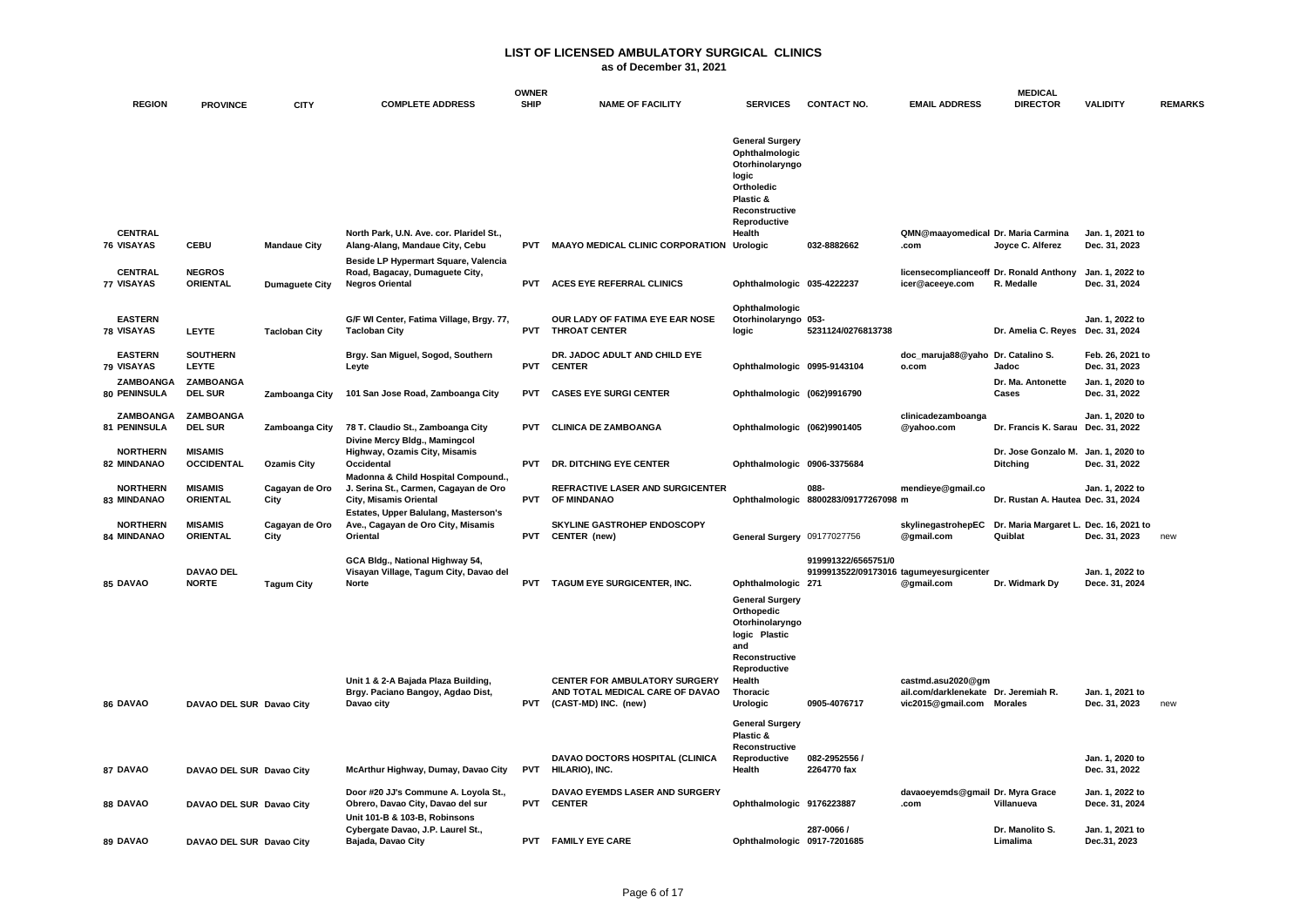| <b>REGION</b>              | <b>PROVINCE</b>          | <b>CITY</b>          | <b>COMPLETE ADDRESS</b>                                                          | <b>OWNER</b><br><b>SHIP</b> | <b>NAME OF FACILITY</b>                                                          | <b>SERVICES</b>                                                                                                                             | <b>CONTACT NO.</b>                                                 | <b>EMAIL ADDRESS</b>                                                                            | <b>MEDICAL</b><br><b>DIRECTOR</b>                          | <b>VALIDITY</b>                   | <b>REMARKS</b> |
|----------------------------|--------------------------|----------------------|----------------------------------------------------------------------------------|-----------------------------|----------------------------------------------------------------------------------|---------------------------------------------------------------------------------------------------------------------------------------------|--------------------------------------------------------------------|-------------------------------------------------------------------------------------------------|------------------------------------------------------------|-----------------------------------|----------------|
| 90 DAVAO                   | DAVAO DEL SUR Davao City |                      | G/F SPCRD Bldg., Pichon (Magallanes)<br>cor. Ilustre Sts., Brgy. 2-A, Davao Ctiy | PVT                         | FRIENDLYCARE FOUNDATION, INC.                                                    | <b>General Surgery</b><br>Reproductive<br>Health                                                                                            | 082-2274247                                                        | fcfi.laboratory@gmai<br>I.com                                                                   | Dr. Annabel A. Uy                                          | Jan. 1, 2021 to<br>Dec. 31, 2023  |                |
| 91 DAVAO                   | DAVAO DEL SUR Davao City |                      | cor. Quirno Ave & Mayon St., Davao<br>City                                       | <b>PVT</b>                  | <b>INTEGRATED CLINICS OF</b><br>OTOLARYNGOLOGY - HEAD & NECK<br><b>SURGERY</b>   | Otorhinolaryngo<br>logic<br><b>General Surgery</b>                                                                                          | 082-227-7343                                                       | icohscenter@yahoo.<br>com                                                                       | Dr. Gil A. Yarra                                           | Jan. 1, 2021 to<br>Dec. 31, 2023  |                |
| 92 DAVAO                   | DAVAO DEL SUR Davao City |                      | 53 Arellano St., Brgy. 10-A, Davao City                                          | <b>PVT</b>                  | <b>LPA AMBULATORY SURGERY AND</b><br><b>DIAGNOSTIC CENTER, INC.</b>              | Ophthalmologic<br>Otorhinolaryngo 082-2224208 /<br>logic                                                                                    | 0922-8925031<br>2287678/0915-                                      |                                                                                                 | Dr. Luz P. Acosta                                          | Jan. 1, 2020 to<br>Dec. 31, 2022  |                |
| 93 DAVAO                   | DAVAO DEL SUR Davao City |                      | #723 Molave St., Juna Subd., Davao<br>City, Davao del Sur                        | <b>PVT</b>                  | MECCA ICLINIC FOUNDATION, INC. (new) Ophthalmologic 6598341                      |                                                                                                                                             | 3547755/0916-                                                      | meccaiclinicfoundati Fathieja Usop<br>oninc@gamil.com                                           | Saglayan                                                   | Aug. 4, 2021 to<br>Dec. 31, 2023  | new            |
| 94 DAVAO                   | DAVAO DEL SUR Davao City |                      | Camp Sgt Quintin M Merecido, Brgy.<br>Buhangin, Davao City, Davao Del Sur        | PVT                         | PNP- PRO 11 AMBULATORY SURGICAL<br>CLINIC (new)                                  | General Surgery 7175099                                                                                                                     | 082-2720083/0917-                                                  | csqmmhospital@gm Dr. Manuel R.<br>ail.com                                                       | Garcia, Jr.                                                | Nov. 11, 2021 to<br>Dec. 31, 2023 | new            |
| SOCCSKSARG NORTH<br>95 EN  | COTABATO                 |                      | Kayaga, Kabacan, North Cotabato                                                  | <b>PVT</b>                  | DESERET AMBULATORY REFERRAL<br><b>CENTER FOUNDATION INC.</b>                     |                                                                                                                                             | Ophthalmologic 1094/09266739136                                    | 09104454812/0920909 deseretambulatoryrcf Dr. Kadil M.<br>i@gmail.com                            | Sinolinding, Jr.                                           | Jan. 1, 2022 to<br>Dec. 31, 2024  |                |
| SOCCSKSARG SOUTH<br>96 EN  | COTABATO                 | Gen. Santos City     | Kadulasan St., Dadiangas East, Gen.<br><b>Santos City</b>                        | <b>PVT</b>                  | <b>BEACON EYE CENTER</b>                                                         | Ophthalmologic 083-5538930                                                                                                                  |                                                                    |                                                                                                 | Dr. Kent X. Wee                                            | Jan. 1, 2021 to<br>Dec.31, 2023   |                |
| SOCCSKSARG SOUTH<br>97 EN  | COTABATO                 | Gen. Santos City     | G/F Santanna Bldg., Sanitago Blvd.,<br>Gen. Santos City                          | <b>PVT</b>                  | UROLOGY CENTER OF SOCSKSARGEN,<br>INC.                                           | Urologic                                                                                                                                    | 09177064326/0917726<br>8274/083-<br>5523489/083-5209535 hoo.com.ph | shockwave ucsi@ya Dr. Ronaldo G.                                                                | Veneracion                                                 | Jan. 1, 2022 to<br>Dec. 31, 2024  |                |
| SOCCSKSARG SULTAN<br>98 EN | <b>KUDARAT</b>           | <b>Tacurong City</b> | Lapu-Lapu St., Poblacion, Tacurong<br>City, Sultan Kudarat                       | <b>PVT</b>                  | <b>CABALUNA SURGICAL CENTER</b>                                                  | <b>General Surgery</b><br>Ophthalmologic<br>Otorhinolaryngo<br>logic<br><b>Orthopedic</b><br>Reproductive<br>Health<br>Thoracic<br>Urologic | 064-<br>5624090/09175912366 vancabaluna@yahoo<br>/09756106508      | .com                                                                                            | Dr. Stephen Salvilla Dece. 31, 2024                        | Jan. 1, 2022 to                   |                |
| <b>99 NCR</b>              |                          | Manila               | Rm. 321, GMG Bldg., 1141-1154 Pres.<br>Quirino Ave. Extension, Paco, Manila      | <b>PVT</b>                  | <b>AVERRA MEDICAL CLINIC</b>                                                     | Ophthalmologic 0917-4394050                                                                                                                 | 0917-8062656 /                                                     |                                                                                                 | Dr. Richard Atanis                                         | Jan. 1, 2020 to<br>Dec. 31, 2022  |                |
| <b>100 NCR</b>             |                          | Manila               | 1000 Cordillera cor. Lubiran St.,<br>Bacood, Sta. Mesa, Manila                   | <b>PVT</b>                  | <b>BUDDHIST TZU CHI MEDICAL</b><br>FOUNDATION PHILIPPINES, INC.                  | Ophthalmologic 94393<br>Plastic &<br>Reconstructive                                                                                         | 4529820/09189332893<br>/09190741922/090889 tzuchiclinicphils@g     | mail.com                                                                                        | Dr. Bernardita C.<br>Navarro                               | Jan. 1, 2022 to<br>Dec. 31, 2024  |                |
| <b>101 NCR</b>             |                          | Manila               | 3578 Lingayen St., Brgy 605, Sta. Mesa,<br>Manila                                | PVT                         | <b>CRANIO-FACIAL FOUNDATION OF THE</b><br>PHILIPPINES, INC.                      | <b>Oral Maxillo-</b><br>Facial                                                                                                              | 714-0611 / 7168526                                                 |                                                                                                 | Dr. Maria Redencion Jan. 1, 2021 to<br><b>Bukid-Abella</b> | Dec. 31, 2023                     |                |
| <b>102 NCR</b>             |                          | Manila               | 3/F & 4/F Ramon Magsaysay Blvd., Sta.<br>Mesa, Manila                            | <b>PVT</b>                  | <b>CVMC CLINIC AND SURGICENTER</b>                                               | <b>General Surgery</b><br>Ophthalmologic<br>Otorhinolaryngo<br>logic<br>Orthopedic                                                          | 02-<br>3106822/09065907592 er@gmail.com                            | cvmc.clinicsurgicent                                                                            | Dr. Rene Luis F.<br>Filarca                                | Jan. 1, 2022 to<br>Dec. 31, 2024  |                |
| <b>103 NCR</b>             |                          | Manila               | 2/F BMCI Bldg., 1142 Hermosa St.,<br>Brgy. 201-A, Zone 18, Tondo, Manila         | PVT INC.                    | HERMOSA SURGICAL CARE CENTER,                                                    | Ophthalmologic 9<br>General,                                                                                                                | 5541267/09454876530<br>/0932576594/0917807<br>4611/02-             | lorraine@descretopti<br>86215496/0995154815 cal.com/hermosa@d Dr. Victoria<br>eseretoptical.com | Madduma                                                    | Jan. 1, 2022 to<br>Dec. 31, 2024  |                |
| <b>104 NCR</b>             |                          | Manila               | 1575-A Lorenzo Jr. St. cor. Rizal Ave.,<br>Sta. Cruz, Manila                     | <b>PVT</b>                  | I.M. HEALTH MEDICAL SERVICES AND<br><b>WELLNESS CENTER, INC.</b><br>Page 7 of 17 | Pediatric &<br><b>Thoracic</b><br>Surgery                                                                                                   | 7429762/85294720/09<br>171021259                                   | imhealthratex1@gma<br>il.com/ascimhealth@<br>gmail.com                                          | Dr. Arlene C. Duque Dec. 31, 2024                          | Jan. 1, 2022 to                   |                |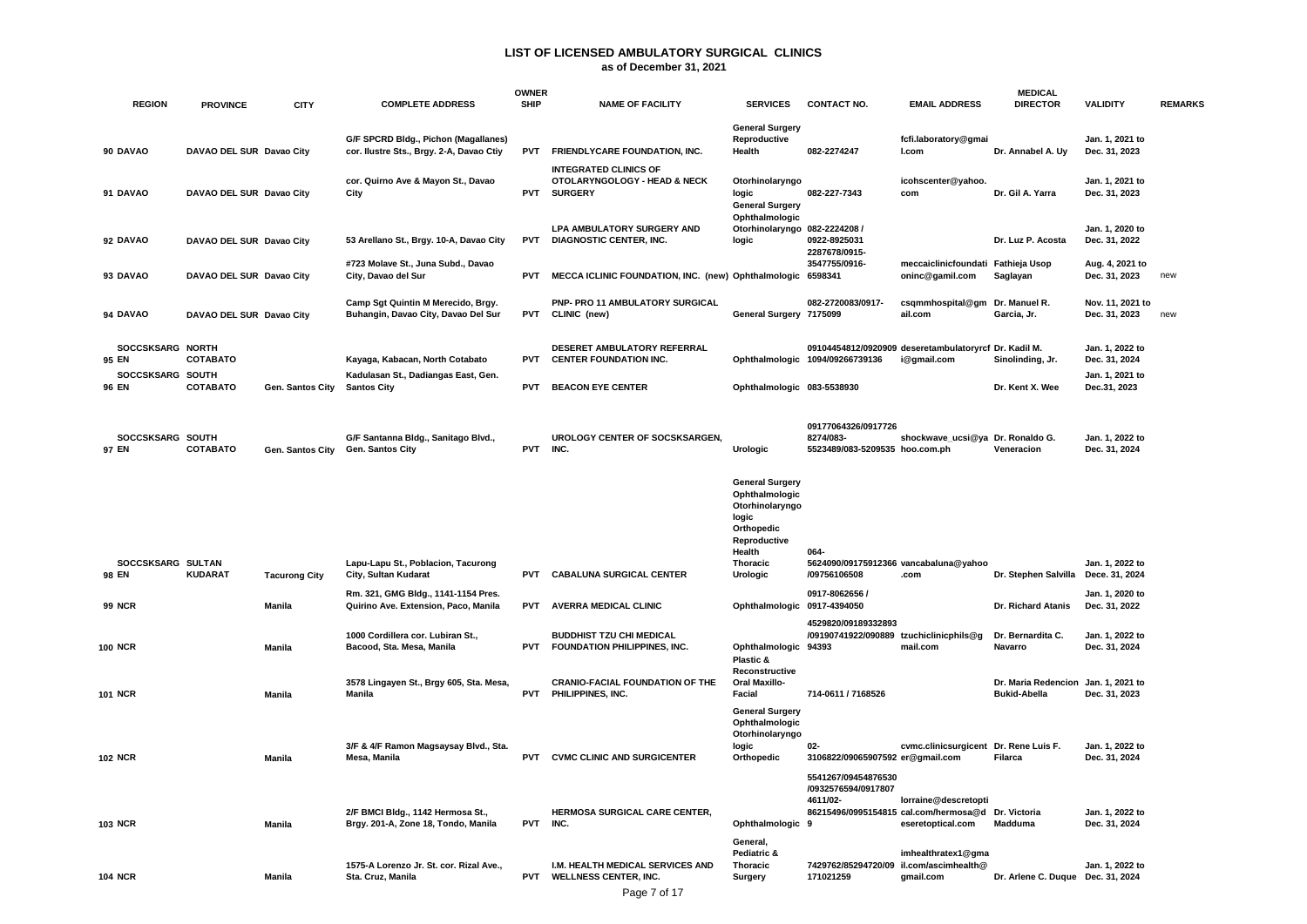| <b>REGION</b>  | <b>PROVINCE</b> | <b>CITY</b>   | <b>COMPLETE ADDRESS</b>                                                                                                           | <b>OWNER</b><br><b>SHIP</b> | <b>NAME OF FACILITY</b>                                      | <b>SERVICES</b>                                                                                                                                                                                 | <b>CONTACT NO.</b>                                  | <b>EMAIL ADDRESS</b>                                                                            | <b>MEDICAL</b><br><b>DIRECTOR</b>                  | <b>VALIDITY</b>                  | <b>REMARKS</b> |
|----------------|-----------------|---------------|-----------------------------------------------------------------------------------------------------------------------------------|-----------------------------|--------------------------------------------------------------|-------------------------------------------------------------------------------------------------------------------------------------------------------------------------------------------------|-----------------------------------------------------|-------------------------------------------------------------------------------------------------|----------------------------------------------------|----------------------------------|----------------|
| <b>105 NCR</b> |                 | <b>Manila</b> | Unit 2 & 3 GKK Bldg., 1420 Sto.<br>Sepulcro St., Paco, Manila                                                                     | <b>PVT</b>                  | <b>LASER AESTHETICS AND VISION</b><br><b>INSTITUTE, INC.</b> | Ophthalmologic 02-85213303                                                                                                                                                                      |                                                     | laseraesthetic@yaho<br>o.com                                                                    | Dr. William Olalia                                 | Jan. 1, 2021 to<br>Dec.31, 2023  |                |
| <b>106 NCR</b> |                 | <b>Manila</b> | Endriga Bldg., 2270 Taft Ave., Malate,<br><b>Manila</b>                                                                           | <b>PVT</b>                  | MANILA EYE AND SURGICAL CENTER,<br>INC.                      | Ophthalmologic 5221144<br><b>vulutu</b> <del>c</del> ulai<br><b>General Surgery</b><br>Ophthalmologic<br><b>Oral Maxillo-</b><br>Facial<br>Orthopedic<br>Otolaryngologic                        |                                                     |                                                                                                 | Dr. Rogelio<br>Catapang                            | Jan. 1, 2020 to<br>Dec. 31, 2022 |                |
|                |                 |               | 3rd Level, Pedro Gil Wing, Robinsons                                                                                              |                             |                                                              | Plastic &<br>Reconstructive<br>Reproductive<br>Health                                                                                                                                           |                                                     |                                                                                                 |                                                    | Jan. 1, 2020 to                  |                |
| <b>107 NCR</b> |                 | Manila        | Plaza, Ermita, Manila                                                                                                             | <b>PVT</b>                  | MY HEALTH CLINIC - MANILA                                    | Thoracic                                                                                                                                                                                        | 0917-8165941                                        |                                                                                                 | Dr. Edward Sare                                    | Dec. 31, 2022                    |                |
| <b>108 NCR</b> |                 | <b>Manila</b> | Unit 025 LGF SM City Manila,<br>Concepcion cor. Arroceros & San<br>Marcelino Sts., Manila                                         | <b>PVT</b>                  | <b>NOVAGEN EYE CENTER CO.</b>                                | Ophthalmologic 2443811                                                                                                                                                                          | 0998-5542020 /                                      |                                                                                                 | Dr. Ferdinand E. Tan Dec. 31, 2022                 | Jan. 1, 2020 to                  |                |
| <b>109 NCR</b> |                 | Manila        | c/o Medical Center Manila (ManilaMed)<br>#880 United Nations Avenue corner<br>General Luna Street, Ermita, Manila                 | <b>PVT</b>                  | PHILIPPINE ONCOLOGY CENTER<br><b>CORPORATION</b>             |                                                                                                                                                                                                 | General Surgery 02-85238131 loc 2547 mail.com       | info.st.manilamed@g Dr. Vicente                                                                 | Francisco R. Hizon                                 | Jan. 1, 2021 to<br>Dec. 31, 2023 |                |
| <b>110 NCR</b> |                 | <b>Manila</b> | Unit A, B, C & D 2nd Floor, YKM<br>Center, United Nations Avenue corner<br>Alhambra Street, Brgy. 667 Zone 072,<br>Ermita, Manila | <b>PVT</b>                  | PREMIERE EYE DIAGNOSTIC AND<br>TREATMENT CENTER, CORP.       | Ophthalmologic 664325                                                                                                                                                                           |                                                     | 09192431592/0916649 eqbuagas@yahoo.co<br>2787/82828099/09283 m/humanresource.pe<br>rc@gmail.com | Dr. Patricia M. Khu                                | Jan. 1, 2022 to<br>Dec. 31, 2024 |                |
|                |                 |               |                                                                                                                                   |                             |                                                              | Colorectal<br><b>General Surgery</b><br>Ophthalmologic<br><b>Oral Maxillo-</b><br>Facial<br>Orthopedic<br>Otolaryngologic<br>Pediatric<br>Plastic &<br>Reconstructive<br>Reproductive<br>Health | 7080000 loc. 192 /                                  |                                                                                                 |                                                    |                                  |                |
| <b>111 NCR</b> |                 | Manila        | <b>UPM-PGH Faculty Medical Arts Bldg.,</b><br>UP-PGH Compound, Taft Ave., Manila                                                  | <b>PVT</b>                  | <b>QUALIMED SURGERY CENTER</b>                               | <b>Thoracic</b><br>Urologic<br>Colorectal                                                                                                                                                       | 5754620 / fax-<br>5161637                           |                                                                                                 |                                                    | Jan. 1, 2020 to<br>Dec. 31, 2022 |                |
| <b>112 NCR</b> |                 | Manila        | 2081 Pres. Quirino Ave., Pandacan,<br>Manila                                                                                      | <b>PVT</b>                  | YGEIA MEDICAL CENTER, INC.                                   | General Surgery 562-7465<br>Orthopedic<br><b>Thoracic</b><br>Urologic                                                                                                                           | 562-7464<br>5635456<br>5218777                      |                                                                                                 | Dr. Roberto de Leon Dec. 31, 2023                  | Jan. 1, 2021 to                  |                |
|                |                 |               | Rms. 3208 & 3219, 3/F Dialysis Center<br>& Doctors Clinics, NKTI East Ave.,                                                       |                             | ASIA PACIFIC EYE CARE SPECIALISTS,                           |                                                                                                                                                                                                 |                                                     | apecsmd2007@gmail                                                                               |                                                    | Jan. 1, 2021 to                  |                |
| <b>113 NCR</b> |                 | Quezon City   | Quezon City                                                                                                                       | <b>PVT</b>                  | INC.                                                         | Ophthalmologic 898269910                                                                                                                                                                        |                                                     | .com                                                                                            | Dr. Daniel N. Ong                                  | Dec. 31, 2023                    |                |
| <b>114 NCR</b> |                 | Quezon City   | Unit 3, 2/F RVC Bldg., 92 Anonas RD.<br>cor K 6th, East Kamias, Quezon City                                                       | <b>PVT</b>                  | EDMED MULTISPECIALTY CLINIC<br><b>CORPORATION</b>            | <b>General Surgery</b><br>Ophthalmologic<br>Otolaryngologic<br>Plastic &<br>Reconstructive 0922-8719099                                                                                         | 435-7947/                                           |                                                                                                 | Dr. Edward Luna                                    | Jan. 1, 2020 to<br>Dec. 31, 2022 |                |
| <b>115 NCR</b> |                 | Quezon City   | 3rd Level TF-RT-02 Paragon Place,<br>Brgy. Batasan Hills, Quezon City                                                             | <b>PVT</b>                  | GENOVA SURGICAL CARE CO.                                     | <b>General Surgery</b><br>Ophthalmologic<br>logic                                                                                                                                               | Otorhinolaryngo 84423479/0998995995<br>$\mathbf{2}$ |                                                                                                 | Dr. Ma. Lorena Ruth Jan. 1, 2021 to<br>G. Capinpin | Dec. 31, 2023                    |                |
|                |                 |               |                                                                                                                                   |                             |                                                              |                                                                                                                                                                                                 |                                                     |                                                                                                 |                                                    |                                  |                |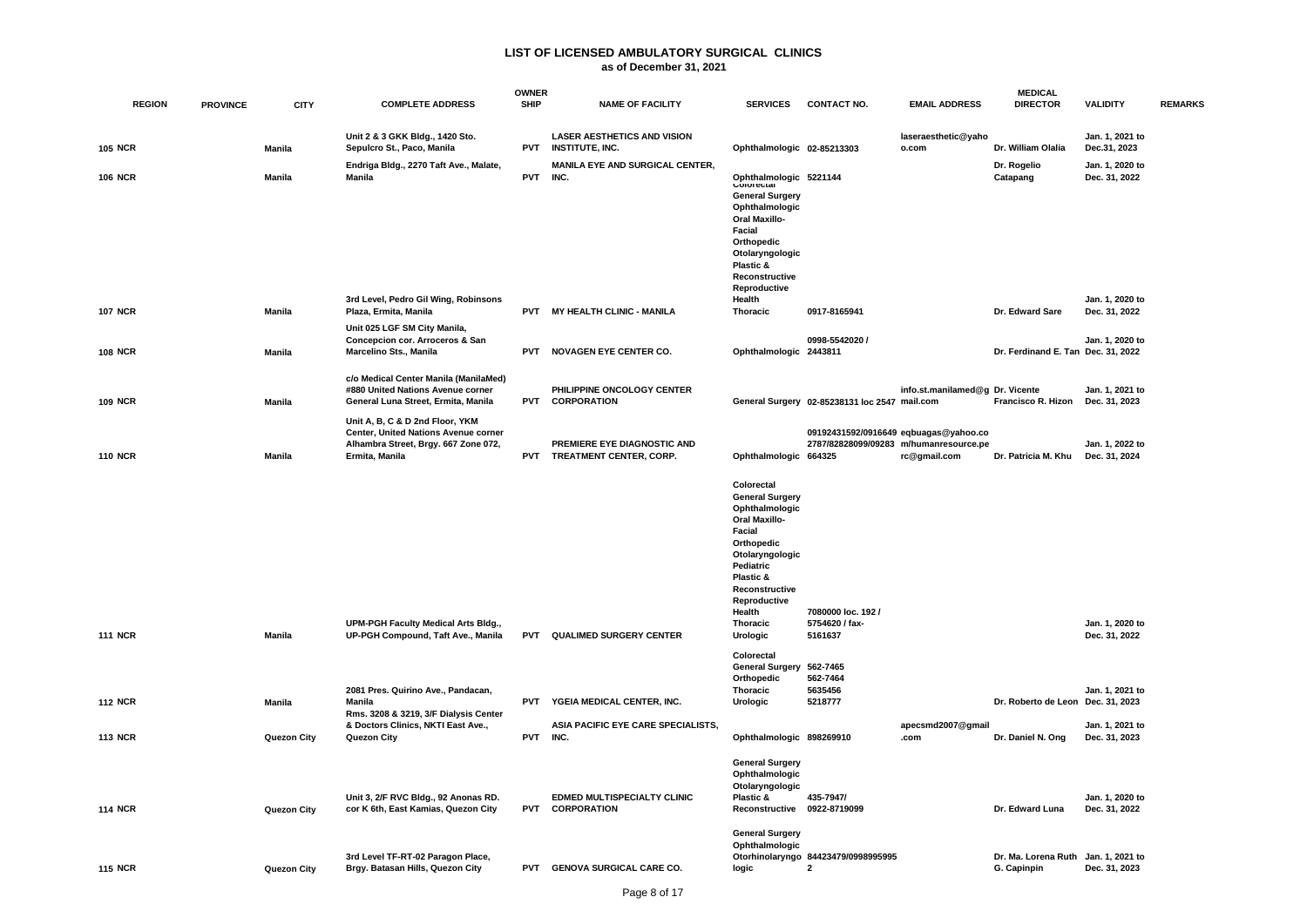|                |                 |             |                                                                                                             | <b>OWNER</b> |                                                                   |                                                                                                                                                 |                                  |                                  | <b>MEDICAL</b>                                   |                                   |                |
|----------------|-----------------|-------------|-------------------------------------------------------------------------------------------------------------|--------------|-------------------------------------------------------------------|-------------------------------------------------------------------------------------------------------------------------------------------------|----------------------------------|----------------------------------|--------------------------------------------------|-----------------------------------|----------------|
| <b>REGION</b>  | <b>PROVINCE</b> | <b>CITY</b> | <b>COMPLETE ADDRESS</b>                                                                                     | <b>SHIP</b>  | <b>NAME OF FACILITY</b>                                           | <b>SERVICES</b><br><b>General Surgery</b>                                                                                                       | <b>CONTACT NO.</b>               | <b>EMAIL ADDRESS</b>             | <b>DIRECTOR</b>                                  | <b>VALIDITY</b>                   | <b>REMARKS</b> |
| <b>116 NCR</b> |                 | Quezon City | 118 Malakas, Central IV, Quezon City                                                                        |              | <b>GP GENESIS DIALYSIS CLINIC</b><br><b>PVT DIAGNOSTIC CENTER</b> | Plastic &<br>Reconstructive 84411409                                                                                                            |                                  |                                  | Dr. Susan Añonuevo- Jan. 1, 2021 to<br>Dela Rama | Dec. 31, 2023                     |                |
|                |                 |             |                                                                                                             |              |                                                                   | Colorectal<br><b>General Surgery</b><br>Ophthalmologic<br><b>Oral Maxillo-</b><br>Facial<br>Orthopedic<br>Otorhinolaryngo<br>logic<br>Pediatric |                                  |                                  |                                                  |                                   |                |
|                |                 |             | 5th Level, SM The Block, North EDSA,                                                                        |              |                                                                   | Reproductive<br>Health Urologic                                                                                                                 |                                  |                                  | Dr. Francisco                                    | Jan. 1, 2020 to                   |                |
| <b>117 NCR</b> |                 | Quezon City | Quezon City<br>G/F Anita Bldg., 1300 Timog Ave. cor.                                                        | <b>PVT</b>   | HMC, INC.                                                         | Thoracic                                                                                                                                        | 7206107                          |                                  | <b>Marconi Mangonon</b>                          | Dec. 31, 2022                     |                |
| <b>118 NCR</b> |                 | Quezon City | Quezon Ave., South Triangle, Quezon<br>City                                                                 | <b>PVT</b>   | <b>I-SIGHT VISION CENTER, INC.</b>                                | Ophthalmologic /02-77540750                                                                                                                     | 4166701/09178135190              | admin@isight.ph                  | Dr. Alfred H.<br>Tengonciang                     | Jan. 1, 2022 to<br>Dec. 31, 2024  |                |
| <b>119 NCR</b> |                 | Quezon City | 305 Tomas Morato cor. Sct. Madriñan<br>Sts., South Traingle, Quezon City                                    | <b>PVT</b>   | INTELLIGENT BEAUTY SKIN SOLUTIONS, Plastic &<br>INC.              | Colorectal<br><b>General Surgery</b><br><b>Oral Facial-</b><br><b>Maxillo</b>                                                                   | Reconstructive 736-3266 loc. 209 |                                  | Dr. Ronaldo<br>Cayetano                          | Jan. 1, 2020 to<br>Dec. 31, 2022  |                |
| <b>120 NCR</b> |                 | Quezon City | Level 2, Gateway Mall, Gen. Aguinaldo<br>Ave., Socorro 3, Araneta City, Quezon<br>City                      | PVT          | <b>KERALTY CLINIC (new)</b>                                       | Orthopedic<br>Reproductive<br>Health<br>Urologic                                                                                                | 09164596022                      | paouline.pena@keral<br>ty.com.ph | Jonathan Leh Dy                                  | Nov. 29, 2021 to<br>Dec. 31, 2023 | new            |
|                |                 |             | #10 15th Ave., Murphy, Cubao, Quezon                                                                        |              | <b>MADRID POLYCLINIC AND DIAGNOSTIC</b>                           | <b>General Surgery</b><br>Otolaryngologic<br>Reproductive<br>Health<br>Urologic                                                                 | 912-1235/<br>913-1002            | madrid_polyclinic35              | Dr. Romulo L.                                    | Jan. 1, 2021 to                   |                |
| <b>121 NCR</b> |                 | Quezon City | City<br>2nd Floor, Lemon Tree Inn #18 Scout                                                                 | <b>PVT</b>   | <b>CENTER</b>                                                     | Thoracic                                                                                                                                        | 911-7375 fax                     | @yahoo.com                       | <b>Madrid</b>                                    | Dec.31, 2023                      |                |
| <b>122 NCR</b> |                 | Quezon City | Magbanua, Barangay Paligsahan,<br>Quezon City                                                               | <b>PVT</b>   | <b>MANILA LITHOTRIPTERS, INC.</b>                                 | Urologic                                                                                                                                        | 3321939                          | laserstonecenter@g<br>mail.com   | Dr. Julius C.<br>Cajucom                         | Feb. 7. 2020 to<br>Dec. 31, 2022  |                |
|                |                 |             |                                                                                                             |              |                                                                   | Colorectal<br><b>General Surgery</b><br>Orthopedic<br>Otolaryngologic<br>Plastic &<br>Reconstructive<br>Reproductive<br>Health                  |                                  |                                  |                                                  |                                   |                |
| <b>123 NCR</b> |                 | Quezon City | 2nd Level Bldg. F, SM City North EDSA,<br>Quezon City                                                       |              | PVT MY HEALTH CLINIC                                              | Thoracic<br>Urologic                                                                                                                            | 4414106                          |                                  | Dr. Steven N. Pua                                | Jan. 1, 2020 to<br>Dec. 31, 2022  |                |
| <b>124 NCR</b> |                 | Quezon City | Unit 008-009 Lower Ground Floor, New<br>Annex Bldg., SM Fairview, Quirino<br>Highway, Fairview, Quezon City | <b>PVT</b>   | NOVAGEN EYE CENTER CO.                                            | Ophthalmologic 788-2020                                                                                                                         |                                  |                                  | Dr. Ferdinand E. Tan Dec. 31, 2022               | Jan. 1, 2020 to                   |                |
|                |                 |             | Unit 306-308 Northlink Bldg., SM North                                                                      |              |                                                                   |                                                                                                                                                 |                                  |                                  | Dr. Marivic T. Vera                              | Jan. 1, 2020 to                   |                |
| <b>125 NCR</b> |                 | Quezon City | <b>EDSA, Quezon City</b>                                                                                    | <b>PVT</b>   | PERFECTSIGHT, INC.                                                | Ophthalmologic 352-1620                                                                                                                         |                                  |                                  | Cruz                                             | Dec. 31, 2022                     |                |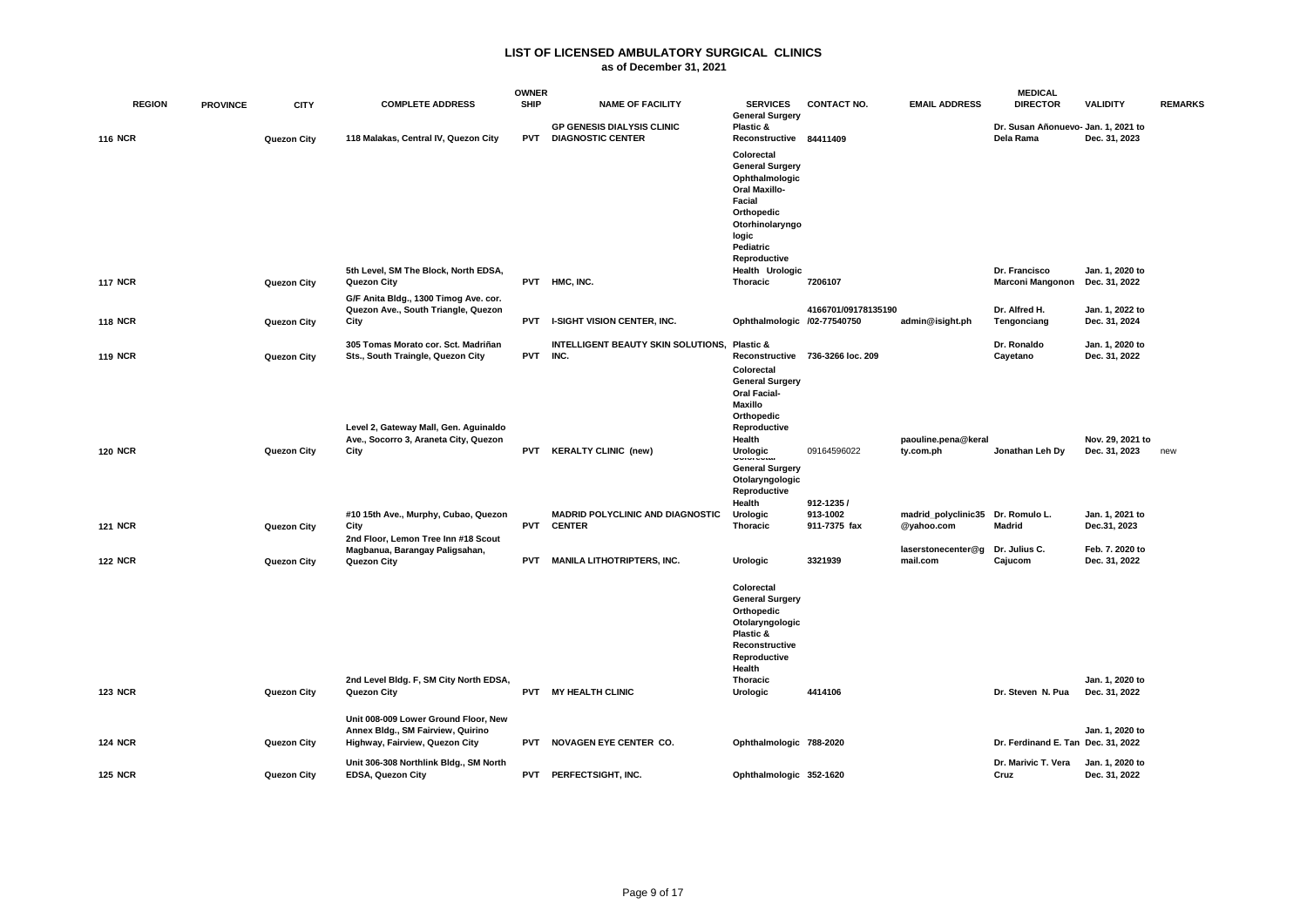### **as of December 31, 2021**

| <b>REGION</b>  | <b>PROVINCE</b> | <b>CITY</b> | <b>COMPLETE ADDRESS</b>                                                                                     | <b>OWNER</b><br><b>SHIP</b> | <b>NAME OF FACILITY</b>                                               | <b>SERVICES</b>                                                                                                               | <b>CONTACT NO.</b>                                                             | <b>EMAIL ADDRESS</b>                                                                          | <b>MEDICAL</b><br><b>DIRECTOR</b>  | <b>VALIDITY</b>                    | <b>REMARKS</b> |
|----------------|-----------------|-------------|-------------------------------------------------------------------------------------------------------------|-----------------------------|-----------------------------------------------------------------------|-------------------------------------------------------------------------------------------------------------------------------|--------------------------------------------------------------------------------|-----------------------------------------------------------------------------------------------|------------------------------------|------------------------------------|----------------|
| <b>126 NCR</b> |                 | Quezon City | #22 East Ave., Pinyahan, Diliman,<br>Quezon City                                                            | <b>PVT</b>                  | PHILIPPINE BAND OF MERCY                                              | General Surgery,<br>Colorectal<br>Ophthalmologic<br>Orthopedic<br>Pediatric<br>Plastic &<br>Reconstructive<br><b>Thoracic</b> | 9205178/9288566/093<br>28858874/0917962416 philbandofmercy@h<br>$\overline{2}$ | otmail.com                                                                                    | Dr. Hector M. Santos Dec. 31, 2024 | Jan. 1, 2022 to                    |                |
| <b>127 NCR</b> |                 | Quezon City | Basement, Marian Medical Arts Bldg.,<br>Dahlia St., West Fairview, Quezon City                              |                             | PHILIPPINE ONCOLOGY CENTER<br>PVT CORPORATION                         |                                                                                                                               | 3723208/9358947-<br>General Surgery 5082/09176261747                           | infopocc@gmail.com<br>49/09178566149/8429 /mye.pocc@gmail.co Dr. Jose C. Herrera<br>m         | Jr.                                | Jan. 1, 2022 to<br>Dec. 31, 2024   |                |
| <b>128 NCR</b> |                 | Quezon City | Bell Kenz Tower, 127 Malakas St.,<br>Brgy. Central, Quezon City<br>AC Bldg., #38 Sct. Ybardolaza St. cor.   | <b>PVT</b>                  | PREMIERE ENDOSCOPY CENTER, INC.                                       | Colorectal<br>General Surgery 616447                                                                                          | 09177141951/0917857                                                            | 5613/09297970690/42 greatathena2@gmail.<br>69745/09064741687/9 com/premiereendo@<br>gmail.com | Dr. Danilo S. Santos Dec. 31, 2024 | Jan. 1. 2022 to                    |                |
| <b>129 NCR</b> |                 | Quezon City | Sct. Rallos St., Sacred Heart, Quezon<br>City                                                               | <b>PVT</b>                  | <b>RUBRICS INTERNATIONAL HEALTH</b><br>SERVICES, INC.                 | Urologic                                                                                                                      | 480-5040<br>929-0758                                                           |                                                                                               | Dr. Maria Irene<br>Quijano         | Jan. 1, 2020 to<br>Dec. 31, 2022   |                |
| <b>130 NCR</b> |                 | Quezon City | Shopking Mall, Lower Ground Floor,<br>Xentromed, Commonwealth Ave.,<br>Quezon City                          | <b>PVT</b>                  | SPORTS SURGICENTER AND CLINIC, INC.<br>(new)                          | General surgery 09950721000<br>General,<br>Opthalmologic,<br>Otorhinolaryngo<br>logic,                                        |                                                                                | xentromedmultispeci Dr. Alberto Ma. V.<br>alty@gmail.com                                      | Molano                             | Sept. 20, 2021 to<br>Dec. 31, 2023 | new            |
| <b>131 NCR</b> |                 | Quezon City | 22 East Avenue, Brgy. Pinyahan,<br>Diliman, Quezon City                                                     |                             | ST. PEREGRINE SURGICAL AND CANCER Thoracic<br>PVT CENTER              | Orthopedic,<br>Plastic &<br>Reconstructive<br>Surgery<br><b>General Surgery</b>                                               | 09177201685/5118507 inesurgicenter.com                                         | susan.pagcu@peregr<br>ineeye.com/st.peregr Dr. Mel Anthony Y.                                 | Cruz                               | Jan. 1, 2022 to<br>Dec. 31, 2024   |                |
| <b>132 NCR</b> |                 | Quezon City | SMNE AXI 101-1, The Annex SM City<br>North EDSA, Quezon City                                                |                             | PVT THE MEDICAL CITY CLINIC @ SM NORTH                                | Ophthalmologic<br>Otorhinolaryngo 441-2284<br>logic<br>Urologic                                                               | 441-2919<br>709-8175                                                           |                                                                                               | Dr. Marianne N.<br>Almojar         | Jan. 1, 2020 to<br>Dec. 31, 2022   |                |
| <b>133 NCR</b> |                 | Quezon City | G003 Trinoma Mall, EDSA cor. North<br>Ave., Barangay Bagong Pag-asa,<br>Quezon City                         | PVT                         | THE MEDICAL CITY CLINIC @ TRINOMA<br>(new)                            | General surgery<br>Otorhinolaryngo<br>logic<br>Urologic                                                                       | 3                                                                              | 79432257/0932853761 tmctrinoma@themed Dr. Vincent Marcus<br>icalcity.com                      | S. Abadilla                        | Dec. 22, 2021 to<br>Dec. 31, 2023  | new            |
| <b>134 NCR</b> |                 | Quezon City | L/G Floor Ever Gotesco Mall,<br>Commonwealth Ave., Batasan Hills,<br>Quezon City                            | <b>PVT</b>                  | UNITED DOCTORS SERVICE<br><b>CORPORATION</b>                          | General Surgery 83663503                                                                                                      |                                                                                | commonwwealth@m<br>etromedicalcenter.ph Dr. Chester Tan                                       |                                    | Dec. 11, 2020 to<br>Dec. 31, 2022  |                |
| <b>135 NCR</b> |                 | Quezon City | 799 EDSA South Bound, Brgy. South<br><b>Triangle, Quezon City</b>                                           | <b>PVT</b>                  | <b>VICTORIA SKIN LASER CARE CENTER.</b><br>INC.                       | <b>General Surgery</b><br>Ophthalmologic<br>Plastic &                                                                         | Reconstructive 8333333 loc 102                                                 |                                                                                               | Dr. Richard Joseph<br>Cabotaje     | Jan. 1, 2021 to<br>Dec. 31, 2023   |                |
| <b>136 NCR</b> |                 | Quezon City | Unit 201-202, 886 G. Araneta, Brgy.<br><b>Tatalon, Quezon City</b>                                          |                             | <b>WOUND CARE AND VASCULAR CENTER</b><br>PVT INCORPORATED             | General Surgery 9/09171555393                                                                                                 |                                                                                | 09272157970/8283858 woundhealingmanila Dr. Luinio S.<br>@gmail.com                            | Tongson                            | Jan. 1. 2022 to<br>Dec. 31, 2024   |                |
| <b>137 NCR</b> |                 | Quezon City | Corporate 101 Bldg., Unit 208, 101<br>Mother Ignacia St. cor. Sct. Madriñan,<br>South Triangle, Quezon City | <b>PVT</b>                  | ZI INSTITUTE OF PLASTIC SURGERY AND Plastic &<br><b>DERMAESTHETIC</b> | Reconstructive 02-83762881                                                                                                    |                                                                                | zi_institute@yahoo.c Dr. Lutgardo C.<br>om                                                    | Caparas, Jr.                       | Jan. 1, 2021 to<br>Dec. 31, 2023   |                |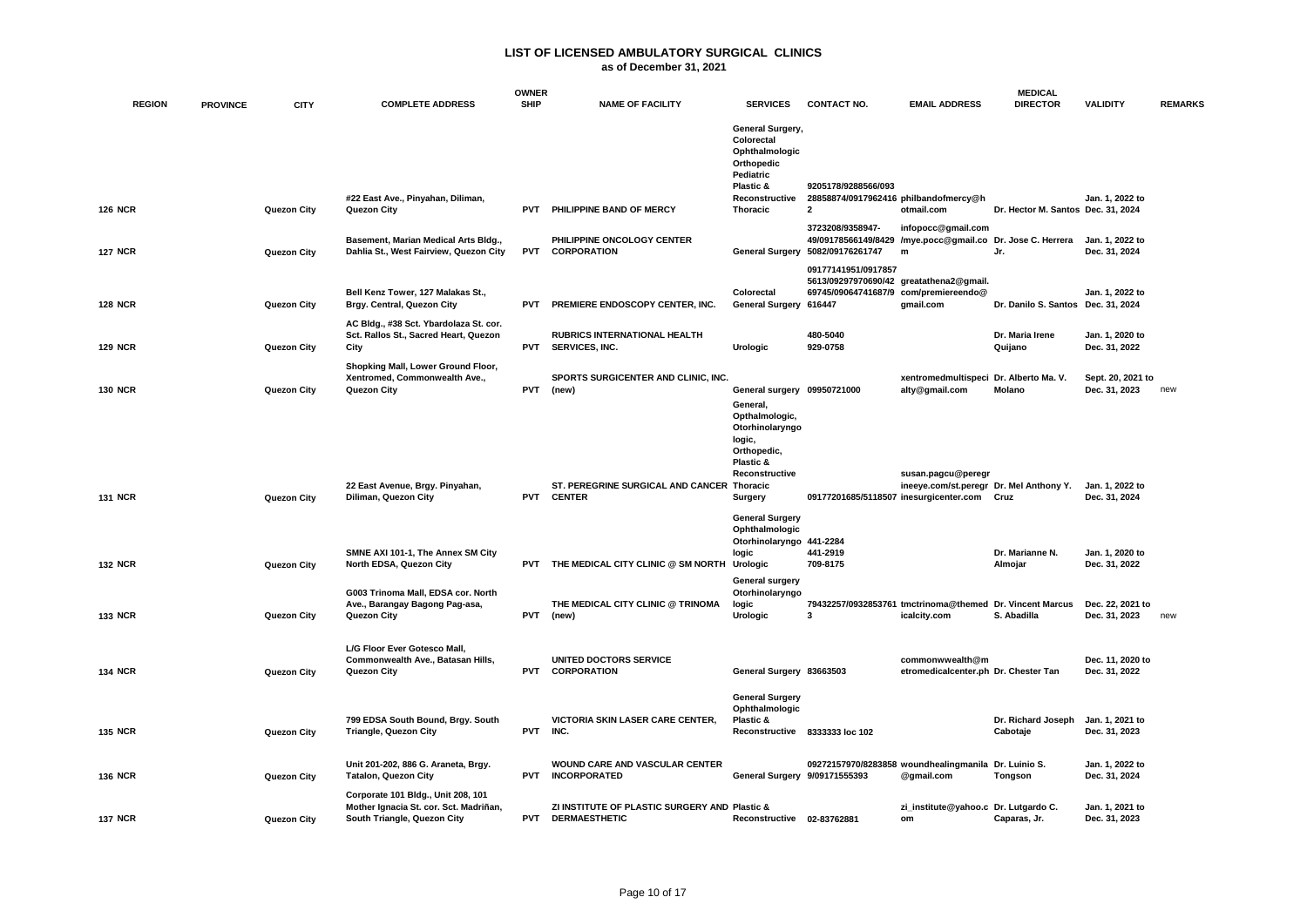|                |                 |                    |                                                                                                               | <b>OWNER</b> |                                                    |                                                                                                                                                                                                                                                                                                                                         |                                                                   |                                                       | <b>MEDICAL</b>                            |                                  |                |
|----------------|-----------------|--------------------|---------------------------------------------------------------------------------------------------------------|--------------|----------------------------------------------------|-----------------------------------------------------------------------------------------------------------------------------------------------------------------------------------------------------------------------------------------------------------------------------------------------------------------------------------------|-------------------------------------------------------------------|-------------------------------------------------------|-------------------------------------------|----------------------------------|----------------|
| <b>REGION</b>  | <b>PROVINCE</b> | <b>CITY</b>        | <b>COMPLETE ADDRESS</b>                                                                                       | <b>SHIP</b>  | <b>NAME OF FACILITY</b>                            | <b>SERVICES</b>                                                                                                                                                                                                                                                                                                                         | <b>CONTACT NO.</b>                                                | <b>EMAIL ADDRESS</b>                                  | <b>DIRECTOR</b>                           | <b>VALIDITY</b>                  | <b>REMARKS</b> |
|                |                 |                    |                                                                                                               |              |                                                    | <b>General Surgery</b><br>Ophthalmologic<br>Orthopedic<br>Otorhinolaryngo<br><b>Plastic</b><br>logic<br>ጼ                                                                                                                                                                                                                               |                                                                   |                                                       |                                           |                                  |                |
| <b>138 NCR</b> |                 | Las Piñas City     | 0105A Lower Ground Floor, SM<br>Southmall, Almanza I, Las Piñas City                                          |              | PVT CASA MEDICA, INC.                              | Reconstructive 88972485                                                                                                                                                                                                                                                                                                                 | 8067831/8066863/099                                               | casamedicasouthmal Dr. Alvin Benjamin<br>I@yahoo.com  | De Leon                                   | Jan. 1, 2022 to<br>Dec. 31, 2024 |                |
| <b>139 NCR</b> |                 | Las Piñas City     | Lot 2-D-1 to 3, Talon Dos, Alabang-<br>Zapote Road, Las Piñas City                                            | <b>PVT</b>   | <b>HI-PRECISION DIAGNOSTICS</b>                    | Colorectal<br><b>Urologic Surgery</b><br>- Extracorporeal                                                                                                                                                                                                                                                                               | 800-6818 /<br>8006824./<br>General Surgery 9639999 loc. 138       |                                                       | Selwyn C. Cu                              | Jan. 1, 2020 to<br>Dec. 31, 2022 |                |
| <b>140 NCR</b> |                 | Las Piñas City     | G/F Unimall Bldg., Alabang Zapote<br>Road, Pamplona Tres, Las Piñas City                                      | <b>PVT</b>   | PERPETUAL HELP STONE AND<br><b>PROSTATE CENTER</b> | <b>Shock Wave</b><br>Lithotripsy<br>(ESWL)                                                                                                                                                                                                                                                                                              | 19153479679/8874851 ishus0921@gmai.co<br>5 loc<br>722/09175232205 | m/healthcarebyishuc Dr. Benadette Marie<br>@gmail.com | Tamayo                                    | Jan. 1, 2022 to<br>Dec. 31, 2024 |                |
| <b>141 NCR</b> |                 | <b>Makati City</b> | 8/F Centuria Medical Makati Kalayaan<br>Ave. cor. Salamanca St. Century City,<br>Brgy. Poblacion, Makati City | <b>PVT</b>   | <b>ASIAN BREAST CENTER INC.</b>                    | <b>General Surgery</b><br>Plastic &                                                                                                                                                                                                                                                                                                     | Reconstructive 632-8630616/8630617 center.com                     | ask.abc@asianbreast Dr. Norman San                    | Agustin                                   | Jan. 1, 2020 to<br>Dec. 31, 2022 |                |
| <b>142 NCR</b> |                 | <b>Makati City</b> | 8th & 10th Floor, Phinma Plaza Bldg.,<br>Rockwell Center, Makati City                                         | <b>PVT</b>   | ASIAN EYE INSTITUTE, INC.                          | Ophthalmologic 898-2020                                                                                                                                                                                                                                                                                                                 |                                                                   |                                                       | Dr. Juan R. Nañagas Dec. 31, 2022         | Jan. 1, 2020 to                  |                |
| <b>143 NCR</b> |                 | <b>Makati City</b> | Suite 1401, Medical Plaza, Amorsolo<br>cor. Dela Rosa Sts., Legaspi Village,<br><b>Makati City</b>            | <b>PVT</b>   | BELO MEDICAL GROUP, INC.                           | Plastic &<br>Reconstructive<br><b>General Surgery</b>                                                                                                                                                                                                                                                                                   | 8179777/85395913/09 dreyes@belomed.co<br>178078868                | ${\sf m}$                                             | Dr. Philip Buñag                          | Jan. 1, 2022 to<br>Dec. 31, 2024 |                |
| <b>144 NCR</b> |                 | <b>Makati City</b> | 1 Hercules St. cor. Makati Ave., Bel-air<br>Village, Makati City                                              |              | PVT HEALTH HUB CLINIC                              | Ophthalmologic<br><b>Oral Maxillo-</b><br>Facial<br>Orthopedic<br>Otorhinolaryngo<br>logic<br>Pediatric<br>Plastic &<br>Reconstructive<br>Reproductive<br><b>CUIUI ECIAI</b><br><b>General Surgery</b><br>Ophthalmologic<br><b>Oral Maxillo-</b><br>Facial<br>Orthopedic<br>Otolaryngologic<br>Pediatric<br>Plastic &<br>Reconstructive | 09175041483                                                       |                                                       | Dr. Judith Cabanela Dec. 31, 2023         | Jan. 1, 2021 to                  |                |
| <b>145 NCR</b> |                 | <b>Makati City</b> | 4th Level, Greenbelt 5, Ayala Center,<br><b>Makati City</b><br>8/F Tower I, The Enterprise Center,            | <b>PVT</b>   | HMC, INC.                                          | Reproductive<br>Health                                                                                                                                                                                                                                                                                                                  | 7206109/7514929                                                   |                                                       | Dr. Marilou C. Lintag Dec. 31, 2023       | Jan. 1, 2021 to                  |                |
| <b>146 NCR</b> |                 | <b>Makati City</b> | 6766 Ayala Ave. cor. Paseo de Roxas,<br><b>Makati City</b>                                                    | <b>PVT</b>   | <b>KATO REPRO BIOTECH CENTER</b>                   | Reproductive<br>Health (IVF)                                                                                                                                                                                                                                                                                                            | 822-1209                                                          |                                                       | Dr. Rudie Frederick<br><b>B.</b> Mendiola | Jan. 1, 2021 to<br>Dec. 31, 2023 |                |
| <b>147 NCR</b> |                 | <b>Makati City</b> | G/F Kings Court Bldg. 2, Don Chino<br>Roces Ave., Makati City                                                 |              | PVT MEDICARD PHILIPPINES, INC.                     | <b>General Surgery</b><br>Ophthalmologic<br>Orthopedic<br>Otolaryngologic<br>Pediatric<br>Plastic &<br>Reconstructive<br>Reproductive<br>Health<br>Urologic                                                                                                                                                                             | 02-88110390                                                       |                                                       | Dr. Catherine B.<br>Jimenez               | Jan. 1, 2021 to<br>Dec. 31, 2023 |                |
|                |                 |                    |                                                                                                               |              |                                                    |                                                                                                                                                                                                                                                                                                                                         |                                                                   |                                                       |                                           |                                  |                |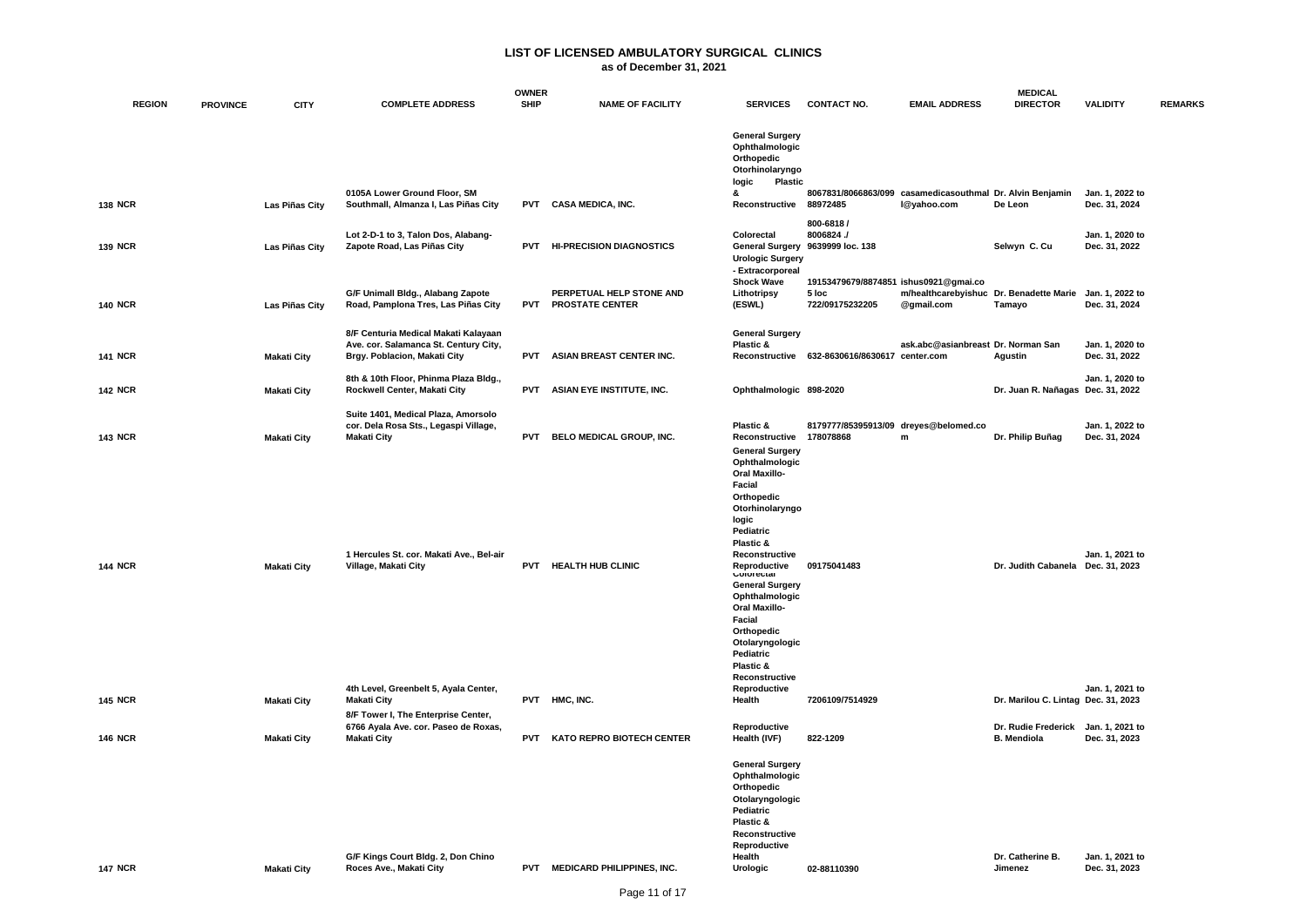|                |                 |                              |                                                                                                                | <b>OWNER</b> |                                                                |                                                                                                                                                                  |                                                              |                                          | <b>MEDICAL</b>                    |                                   |                |
|----------------|-----------------|------------------------------|----------------------------------------------------------------------------------------------------------------|--------------|----------------------------------------------------------------|------------------------------------------------------------------------------------------------------------------------------------------------------------------|--------------------------------------------------------------|------------------------------------------|-----------------------------------|-----------------------------------|----------------|
| <b>REGION</b>  | <b>PROVINCE</b> | <b>CITY</b>                  | <b>COMPLETE ADDRESS</b>                                                                                        | <b>SHIP</b>  | <b>NAME OF FACILITY</b>                                        | <b>SERVICES</b>                                                                                                                                                  | <b>CONTACT NO.</b>                                           | <b>EMAIL ADDRESS</b>                     | <b>DIRECTOR</b>                   | <b>VALIDITY</b>                   | <b>REMARKS</b> |
|                |                 |                              | 51 Paseo de Roxas cor. Sen. Gil Puyat                                                                          |              |                                                                | Colorectal<br><b>General Surgery</b><br>Ophthalmologic<br>Otolaryngologic<br>Plastic &                                                                           |                                                              | mboquiron@medicar                        |                                   | Jan. 1. 2021 to                   |                |
| <b>148 NCR</b> |                 | <b>Makati City</b>           | Ave., Makati City                                                                                              | <b>PVT</b>   | <b>MEDICARD PHILIPPINES, INC.</b>                              |                                                                                                                                                                  | Reconstructive 02-88785101 loc 5187 dphils.com               |                                          | Dr. Nicanor Montoya Dec.31, 2023  |                                   |                |
| <b>149 NCR</b> |                 | <b>Makati City</b>           | 5/F Morning Star Center, 347 Sen. Gil<br>Puyat Ave., Bel-Air, Makati City                                      | <b>PVT</b>   | PEREGRINE EYE & LASER INSTITUTE<br>CORP.                       | Ophthalmologic 88900115                                                                                                                                          |                                                              | susan.pagcu@peregr<br>ineeye.com         | Dr. Harvey S. Uy                  | Dec. 10. 2020 to<br>Dec. 31, 2022 |                |
| <b>150 NCR</b> |                 | <b>Makati City</b>           | Mezzanine Floor, Tower 2, The<br>Enterprise Center, 6766 Ayala Ave. cor.<br>Paseo de Roxas, Makati City        | <b>PVT</b>   | <b>SHINAGAWA LASIK &amp; AESTHETICS</b><br><b>CENTER CORP.</b> | Ophthalmologic<br>Plastic &<br>Reconstructive 34910000<br><b>General Surgery</b><br>Ophthalmologic<br>Oral & Maxillo-<br>Facial<br>Orthopedic<br>Otorhinolaryngo |                                                              | viceral@shinagawa.p Dr. Michelle P.<br>h | Rivera-Nuñez                      | Jan. 1, 2021 to<br>Dec. 31, 2023  |                |
| <b>151 NCR</b> |                 | <b>Makati City</b>           | 7/F Centuria Medical Makati, Century<br>City, Kalayaa Ave. cor. Salamanca St.,<br>Brgy. Poblacion, Makati City |              | <b>SURGERY CENTER OF CENTURIA</b><br>PVT MEDICAL MAKATI        | logic<br>Plastic &<br>Reconstructive 0911/7938717                                                                                                                | 09178071711/0933823 Ici.agripa@thesurger Dr. Farah Margarita | y.center                                 | Aure                              | Jan. 1, 2022 to<br>Dec. 31, 2024  |                |
| <b>152 NCR</b> |                 | <b>Makati City</b>           | Suite 1605 and 1610, 16th Floor,<br>Medical Plaza, Makati Bldg., Amorsolo<br>St., Legazpi Village, Makati City | <b>PVT</b>   | <b>XAVIER EYE CENTER</b>                                       | Ophthalmologic 09399279534                                                                                                                                       |                                                              |                                          | Dr. Paolo Joseph<br><b>Miguel</b> | Jan. 1, 2021 to<br>Dec. 31, 2023  |                |
| <b>153 NCR</b> |                 | <b>Malabon City</b>          | Level 02210-02212 Robinsons Tower<br>Mall, #15 Gov. Pascual Ave. cor.<br>Crispin St., Tinajeros, Malabon       | <b>PVT</b>   | <b>MEDEXCEL HEALTHCARE + INC.</b>                              | <b>General Surgery</b><br>Ophthalmologic 77994345                                                                                                                |                                                              |                                          | Dr. Marivic T. Vera<br>Cruz       | Jan. 1, 2021 to<br>Dec.31, 2023   |                |
| <b>154 NCR</b> |                 | <b>Malabon City</b>          | 2/F MGC Veranda, #31 Gov. Pascual<br>Ave., Tinajeros, Malabon City                                             |              | METRO SPECIALISTS DIAGNOSTIC AND<br><b>PVT SURGICENTER</b>     | <b>General Surgery</b><br>Ophthalmologic<br>Otorhinolaryngo<br>logic<br>Pediatric<br>Reproductive<br>Health                                                      | 3523663/09277911999 oo.com                                   | metrospecilists@yah Dr. Rolando M. De    | Leon, Jr.                         | Jan. 1, 2022 to<br>Dec. 31, 2024  |                |
|                |                 |                              | 2/F Unit 202 Bldg. A, SM Megamall<br>Complex, J. Vargas Ave., Mandaluyong                                      |              | AMBULATORY HEALTH CARE INSTITUTE, Thoracic                     | <b>General Surgery</b><br>Ophthalmologic<br>Otorhinolaryngo<br>logic<br>Plastic &<br>Reconstructive                                                              |                                                              |                                          | Dr. Hernando B.                   | Jan. 1, 2021 to                   |                |
| <b>155 NCR</b> |                 | <b>Mandaluyong City City</b> |                                                                                                                | <b>PVT</b>   | INC.                                                           | Urologic                                                                                                                                                         | 633-5748 6336597 fax                                         |                                          | Delizo                            | Dec. 31, 2023                     |                |
| <b>156 NCR</b> |                 |                              | G/F Belson House, 271 EDSA,<br>Mandaluyong City Mandaluyong City                                               | <b>PVT</b>   | <b>GALILEO SURGICENTER</b>                                     | Ophthalmologic 721-7135<br>Ophthalmologic<br>Otorhinolaryngo<br>logic<br>Plastic &                                                                               |                                                              |                                          | Dr. Carlos G. Naval               | Jan. 1, 2020 to<br>Dec. 31, 2022  |                |
| <b>157 NCR</b> |                 |                              | #241 Shaw Blvd. cor. M. Yulo St., Brgy.<br>Mandaluyong City Bagong Silang, Mandaluyong City                    |              | PVT HEALTH CUBE MEDICAL CLINICS                                | Reconstructive<br>Reproductive                                                                                                                                   | 02-86521111                                                  |                                          | Dr. Marianito S.<br>Mapute, Jr.   | Jan. 1, 2021 to<br>Dec. 31, 2023  |                |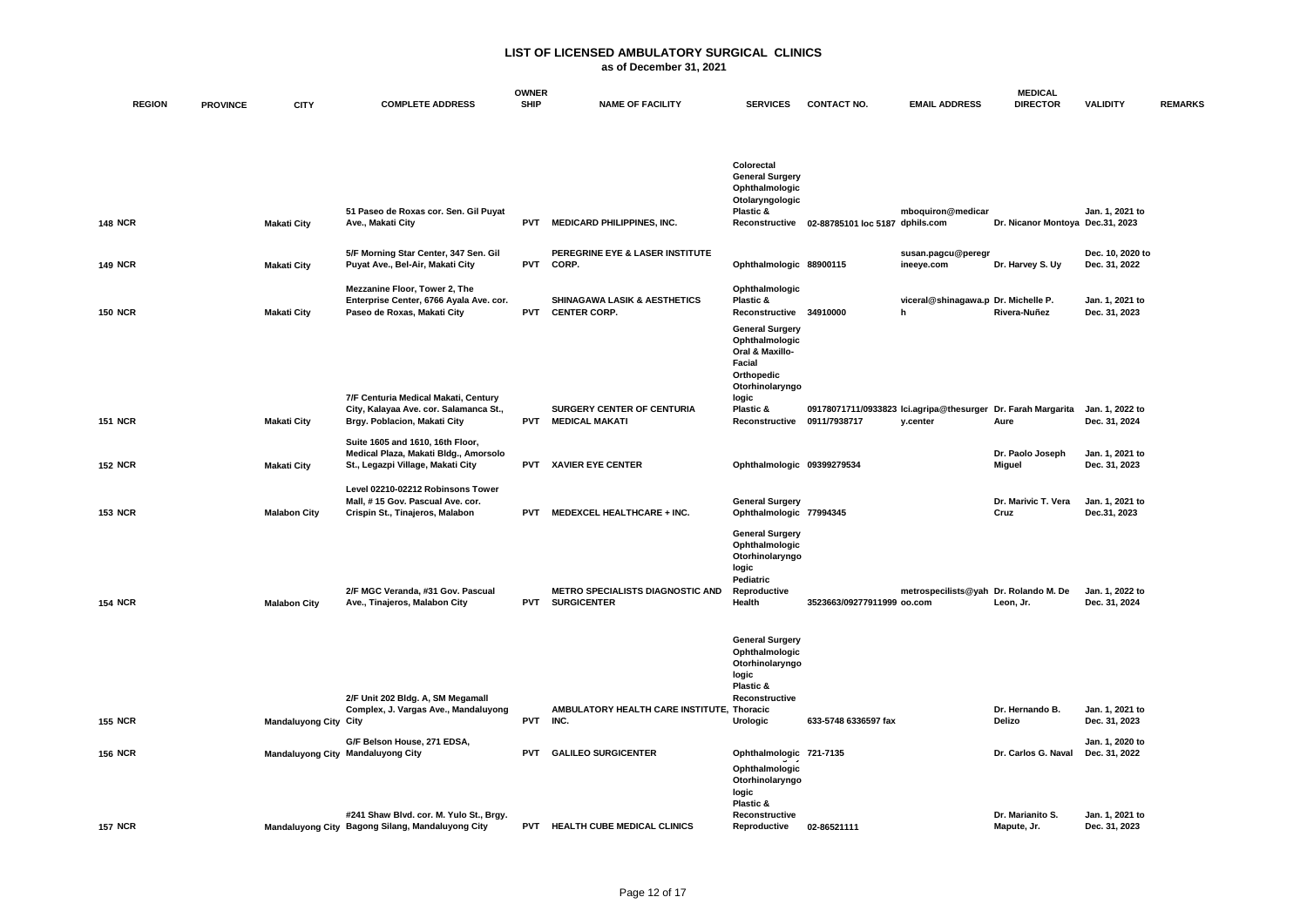|                |                 |                              |                                                                                                                                | <b>OWNER</b> |                                                           |                                                                                                                                                                       |                                                |                                                                                            | <b>MEDICAL</b>                                  |                                  |                |
|----------------|-----------------|------------------------------|--------------------------------------------------------------------------------------------------------------------------------|--------------|-----------------------------------------------------------|-----------------------------------------------------------------------------------------------------------------------------------------------------------------------|------------------------------------------------|--------------------------------------------------------------------------------------------|-------------------------------------------------|----------------------------------|----------------|
| <b>REGION</b>  | <b>PROVINCE</b> | <b>CITY</b>                  | <b>COMPLETE ADDRESS</b>                                                                                                        | <b>SHIP</b>  | <b>NAME OF FACILITY</b>                                   | <b>SERVICES</b><br><b>General Surgery</b><br>Ophthalmologic<br>Plastic &                                                                                              | <b>CONTACT NO.</b>                             | <b>EMAIL ADDRESS</b>                                                                       | <b>DIRECTOR</b>                                 | <b>VALIDITY</b>                  | <b>REMARKS</b> |
| <b>158 NCR</b> |                 |                              | Unit L2-201 & L3-302 2nd & 3rd Floor,<br>SOHO Bldg., Greenfield District, 748<br>Mandaluyong City Shaw Blvd., Mandaluyong City | <b>PVT</b>   | HEALTH DELIVERY SYSTEM, INC.                              | Reconstructive<br>Reproductive<br>Health<br><b>General Surgery</b><br>Ophthalmologic                                                                                  | 6572200 loc. 6750                              |                                                                                            | Dr. Robert Leomark Jan. 1, 2021 to<br>T. Castro | Dec. 31, 2023                    |                |
| <b>159 NCR</b> |                 |                              | 5/F Wellness Zone, Shangrila Plaza<br>Mandaluyong City Mall, EDSA, Mandaluyong City                                            |              | PVT HMC, INC.                                             | Orthopedic<br>Otorhinolaryngo<br>logic<br>Plastic &<br>Reconstructive<br>Urologic                                                                                     | 751-4973 to 78                                 |                                                                                            | Dr. Mildred P.<br>Crisostomo                    | Jan. 1, 2020 to<br>Dec. 31, 2022 |                |
| <b>160 NCR</b> |                 |                              | Welfareville Compound, Acacia Lane,<br>Mandaluyong City Brgy. Addition Hills, Mandaluyong City                                 |              | PVT POPCOM FAMILY WELLNESS CLINIC                         | Reproductive<br>Health (IVF)                                                                                                                                          | 02-7829284                                     | maylin_vasquez@ya Dr. Juan Antonio A.<br>hoo.com                                           | Perez III                                       | Jan. 1, 2021 to<br>Dec. 31, 2023 |                |
|                |                 |                              |                                                                                                                                |              |                                                           | Colorectal<br><b>General Surgery</b><br>Ophthalmologic<br>Orthopedic<br>Otolaryngologic<br>Plastic &<br>Reconstructive<br>Reproductive<br>Health                      |                                                |                                                                                            |                                                 |                                  |                |
| <b>161 NCR</b> |                 |                              | Unit 146 G/F, EDSA Shangri-La Plaza,<br>Mandaluyong City Mandaluyong City                                                      | <b>PVT</b>   | SKYWOOD HEALTH SERVICES, INC./ MY<br><b>HEALTH CLINIC</b> | Thoracic<br>Urologic                                                                                                                                                  | 570-4325<br>470-9469 fax                       |                                                                                            | Dr. Carissa Lapus                               | Jan. 1, 2020 to<br>Dec. 31, 2022 |                |
| <b>162 NCR</b> |                 | <b>Mandaluyong City City</b> | 163 EDSA Highway Hills, Mandaluyong                                                                                            | <b>PVT</b>   | STONE & PROSTATE CENTER VRPMC<br>(LASER CENTER)           | Urologic                                                                                                                                                              | 4771633/09178678663 ahoo.com                   | stonecentervrpmc@y Dr. Bernardo                                                            | Cabatingan Jr.                                  | Jan. 1, 2022 to<br>Dec. 31, 2024 |                |
| <b>163 NCR</b> |                 |                              | 5th Level Shangri-La Plaza Mall, EDSA<br>Mandaluyong City cor. Shaw Blvd., Mandaluyong City                                    | <b>PVT</b>   | THE AMERICAN EYE CENTER, INC.                             | Ophthalmologic 638-5837                                                                                                                                               | 636-0762 /                                     |                                                                                            | Dr. Norman M.<br>Aquino                         | Jan. 1, 2020 to<br>Dec. 31, 2022 |                |
| <b>164 NCR</b> |                 |                              | Unit 532 A, Bldg. A, SM Megamall,<br>Mandaluyong City Ortigas Center, Mandaluyong City                                         |              | PVT THE MEGACLINIC, INC.                                  | Colorectal<br><b>General Surgery</b><br>Ophthalmologic<br>Orthopedic<br>Otorhinolaryngo<br>logic<br>Plastic &<br>Reconstructive<br>Reproductive<br>Health<br>Urologic | 6739661 loc<br>101/09992286532/099<br>89802095 | info@megaclinic.co<br>m.ph/esha.monesit@ Dr. Enrique L.<br>keralty.com.ph                  | <b>Enriquez</b>                                 | Jan. 1, 2022 to<br>Dec. 31, 2024 |                |
|                |                 |                              |                                                                                                                                |              |                                                           | <b>General Surgery</b><br>Ophthalmologic<br>Otorhinolaryngo                                                                                                           |                                                |                                                                                            |                                                 |                                  |                |
| <b>165 NCR</b> |                 | <b>Mandaluyong City City</b> | #11 St. Francis St., Greenhills, East<br>Wack-Wack, Shaw Blvd., Mandaluyong<br>C22 Alicante Bldg., Marquintos                  |              | PVT TULAY LINGAP IN PADRE PIO, INC.                       | logic<br>Plastic &<br>Reconstructive 73328625                                                                                                                         |                                                | 6366635/6370588/092 gonzales.elizabeth93 Rev. Fr. Rolando B. Jan. 1, 2022 to<br>@gmail.com | <b>Briones</b>                                  | Dec. 31, 2024                    |                |
| <b>166 NCR</b> |                 | <b>Marikina City</b>         | Condominium, Sumulong Highway cor.<br>Toyota Ave., Sto. Niño, Marikina City                                                    |              | PVT EASTERN LITHOTRIPTERS, INC.                           | <b>Urologic</b>                                                                                                                                                       | 367-3949 / 9290750                             |                                                                                            | Dr. Julius Cajucom                              | Jan. 1, 2020 to<br>Dec. 31, 2022 |                |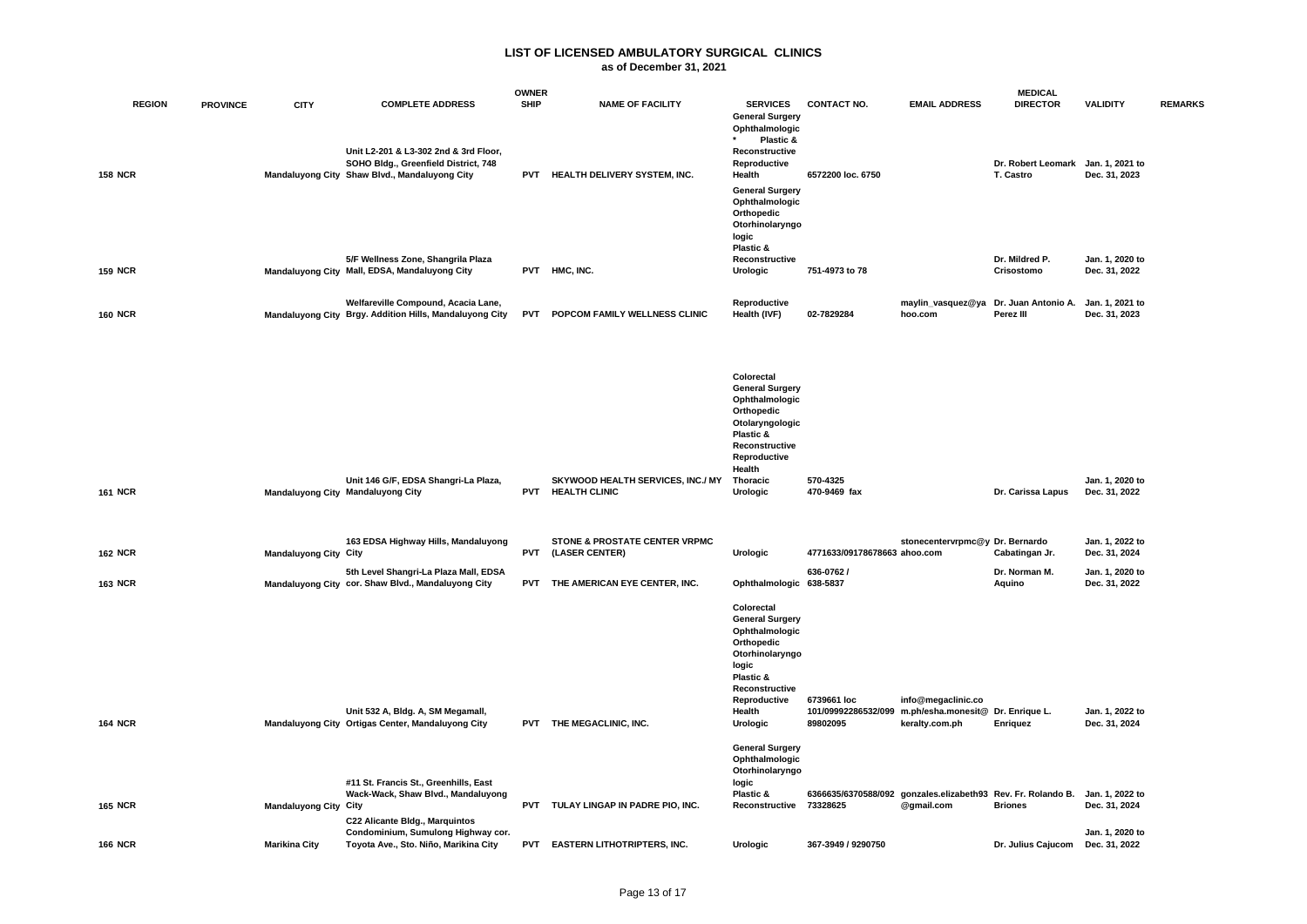### **as of December 31, 2021**

|                                                  |                                                                                                                                                                            |                          |                                                                       |                                                                                                                                                                                                                                                                                                                                                                              |                                          |                                                                                                                                                                               | <b>MEDICAL</b>                                                                                                                                                                                                                                                         |                                                                                                                                                                                                              |                                                                                                                                                                                         |
|--------------------------------------------------|----------------------------------------------------------------------------------------------------------------------------------------------------------------------------|--------------------------|-----------------------------------------------------------------------|------------------------------------------------------------------------------------------------------------------------------------------------------------------------------------------------------------------------------------------------------------------------------------------------------------------------------------------------------------------------------|------------------------------------------|-------------------------------------------------------------------------------------------------------------------------------------------------------------------------------|------------------------------------------------------------------------------------------------------------------------------------------------------------------------------------------------------------------------------------------------------------------------|--------------------------------------------------------------------------------------------------------------------------------------------------------------------------------------------------------------|-----------------------------------------------------------------------------------------------------------------------------------------------------------------------------------------|
|                                                  |                                                                                                                                                                            |                          |                                                                       |                                                                                                                                                                                                                                                                                                                                                                              |                                          |                                                                                                                                                                               |                                                                                                                                                                                                                                                                        |                                                                                                                                                                                                              | <b>REMARKS</b>                                                                                                                                                                          |
| <b>Marikina City</b>                             | 4/F Marikina City Health Office Shoe<br>Avenue, Sto. Niño, Marikina City                                                                                                   | <b>PVT</b>               | RIVER VALLEY EYE CENTER AND<br>SPECIALTY CLINICS, INC.                | Colorectal<br><b>General Surgery</b><br>Ophthalmologic<br>Orthopedic<br>logic                                                                                                                                                                                                                                                                                                | 72892/09171641461                        | rvec_2@yahoo.com                                                                                                                                                              | Dr. Michael Ronald                                                                                                                                                                                                                                                     | Dec. 31, 2024                                                                                                                                                                                                |                                                                                                                                                                                         |
| <b>Marikina City</b>                             | Unit 1-B Citicentre, J.P. Rizal cor.<br>Puerto Rico St., Brgy. Nangka, Marikina<br>City                                                                                    | <b>PVT</b>               | <b>VALLEYMED DIAGNOSTIC &amp;</b><br>AMBULATORY SURGICAL CENTER, INC. |                                                                                                                                                                                                                                                                                                                                                                              |                                          | m                                                                                                                                                                             | Cabrera                                                                                                                                                                                                                                                                | Jan. 1, 2022 to<br>Dec. 31, 2024                                                                                                                                                                             |                                                                                                                                                                                         |
| <b>Muntinlupa City</b>                           | L-302 Home Precinct Westgate,<br>Filinvest, Alabang, Muntinlupa City                                                                                                       | <b>PVT</b>               | BELO MEDICAL GROUP, INC.                                              | Plastic &                                                                                                                                                                                                                                                                                                                                                                    |                                          | alabang@belomed.c<br>.com                                                                                                                                                     | Dr. Philip Buñag                                                                                                                                                                                                                                                       | Jan. 1, 2022 to<br>Dec. 31, 2024                                                                                                                                                                             |                                                                                                                                                                                         |
| <b>Muntinlupa City</b><br><b>Muntinlupa City</b> | Level 2, Pixie Forest Entrance Festival<br>Supermall, Filinvest Corporate City,<br>Alabang, Muntinlupa City<br>2/F Alabang Town Center, Alabang,<br><b>Muntinlupa City</b> | <b>PVT</b><br><b>PVT</b> | HMC, INC.<br>HMC, INC.                                                | <b>General Surgery</b><br>Opthalmologic<br><b>Oral Maxillo-</b><br>Facial<br>Orthopedic<br>Pediatric<br>Plastic &<br>Reconstructive<br>Reproductive<br>Health<br>Urologic<br>Colorectal<br><b>General Surgery</b><br>Ophthalmologic<br><b>Oral Maxillo-</b><br>Facial<br>Orthopedic<br>Otolaryngologic<br>Pediatric<br>Plastic &<br>Reconstructive<br>Reproductive<br>Health | 751-4958 /<br>850-4031 fax<br>9175591356 | vina.daguio@health<br>way.com.ph<br>vina.daguio@health<br>way.com.ph                                                                                                          | Dr. Erlinda Sison                                                                                                                                                                                                                                                      | Jan. 1. 2020 to<br>Jan. 1, 2022 to                                                                                                                                                                           |                                                                                                                                                                                         |
| <b>Muntinlupa City</b>                           | 3rd Floor Wellness Lane, Festival Mall,<br>Filinvest Alabang, Muntinlupa City                                                                                              | <b>PVT</b>               | <b>MEDICARD PHILIPPINES, INC.</b>                                     | Colorectal                                                                                                                                                                                                                                                                                                                                                                   |                                          |                                                                                                                                                                               | <b>Edades</b>                                                                                                                                                                                                                                                          | Dec. 31, 2024                                                                                                                                                                                                |                                                                                                                                                                                         |
| <b>Muntinlupa City</b>                           | Level 2 Festival Mall, Brgy. Filinvest,<br>Alabang, Muntinlupa City                                                                                                        | <b>PVT</b>               | <b>METRO SANITAS CORPORATION</b>                                      | Colorectal<br><b>General Surgery</b><br>Plastic &<br>Reconstructive<br>Reproductive<br>Health                                                                                                                                                                                                                                                                                |                                          | femina.agcopra@ker<br>om.ph                                                                                                                                                   | Dr. Melanie Siapno                                                                                                                                                                                                                                                     | Jan. 1, 2022 to                                                                                                                                                                                              |                                                                                                                                                                                         |
| <b>Muntinlupa City</b>                           | G/F Alabang Medical Center, Alabang-<br>Zapote Road, Muntinlupa City                                                                                                       | <b>PVT</b>               | METRO SOUTH UROLOGY GROUP, INC.                                       | <b>Urologic</b><br>(Lithotripsy)                                                                                                                                                                                                                                                                                                                                             | 87443798                                 | om                                                                                                                                                                            | Gamboa                                                                                                                                                                                                                                                                 | Dec. 31, 2023                                                                                                                                                                                                |                                                                                                                                                                                         |
| <b>Muntinlupa City</b>                           | 2097 & 2098 Style Blvd., 2/F Festival<br>Supermall, Alabang, Muntinlupa City                                                                                               | <b>PVT</b>               | <b>MY HEALTH CLINIC</b>                                               | Colorectal<br>Orthopedic<br>logic<br>Plastic &<br>Reconstructive<br>Reproductive<br>Health<br><b>Thoracic</b>                                                                                                                                                                                                                                                                | 02-<br>8/09175644974                     | manicete@myhealth.<br>ph/ecruz@myhealth.<br>ealth.ph                                                                                                                          | Cantojos                                                                                                                                                                                                                                                               | Jan. 1, 2022 to<br>Dec. 31, 2024                                                                                                                                                                             |                                                                                                                                                                                         |
| <b>PROVINCE</b>                                  | <b>CITY</b>                                                                                                                                                                | <b>COMPLETE ADDRESS</b>  | <b>SHIP</b>                                                           | <b>OWNER</b><br><b>NAME OF FACILITY</b>                                                                                                                                                                                                                                                                                                                                      | <b>SERVICES</b>                          | <b>CONTACT NO.</b><br>Otorhinolaryngo 9424706/6631728/852<br>Ophthalmologic 90<br>Reconstructive /85395904<br>889880/09192472718<br><b>General Surgery</b><br>Otorhinolaryngo | <b>EMAIL ADDRESS</b><br>altyclinic@yahoo.co<br>75766622/0915615396 m/valleymedmultispe<br>7712350/09178078868 om/dreyes@belomed<br>General Surgery 8503209/09088864752 phils.com<br>86379661/0922500800 alty.com.ph/camelle.<br>3/09239414908/09209 domanais@keralty.c | <b>DIRECTOR</b><br>D. Alano<br>General Surgery 3/09178998259/27490 cialtyclinic@gmail.co Dr. Edgardo B.<br>sabayhon@medicard Dr. Ma. Veronica M.<br>80998821/0917591150 ph/kcantonjos@myh Dr. Maria Kristina | <b>VALIDITY</b><br>Jan. 1, 2022 to<br>Dec. 31, 2022<br>Dr. Fidevina Daguio Dec. 31, 2024<br>Jan. 1, 2022 to<br>Dec. 31, 2024<br>mugincuro1@gmail.c Dr. Aladin Joseph R. Jan. 1, 2021 to |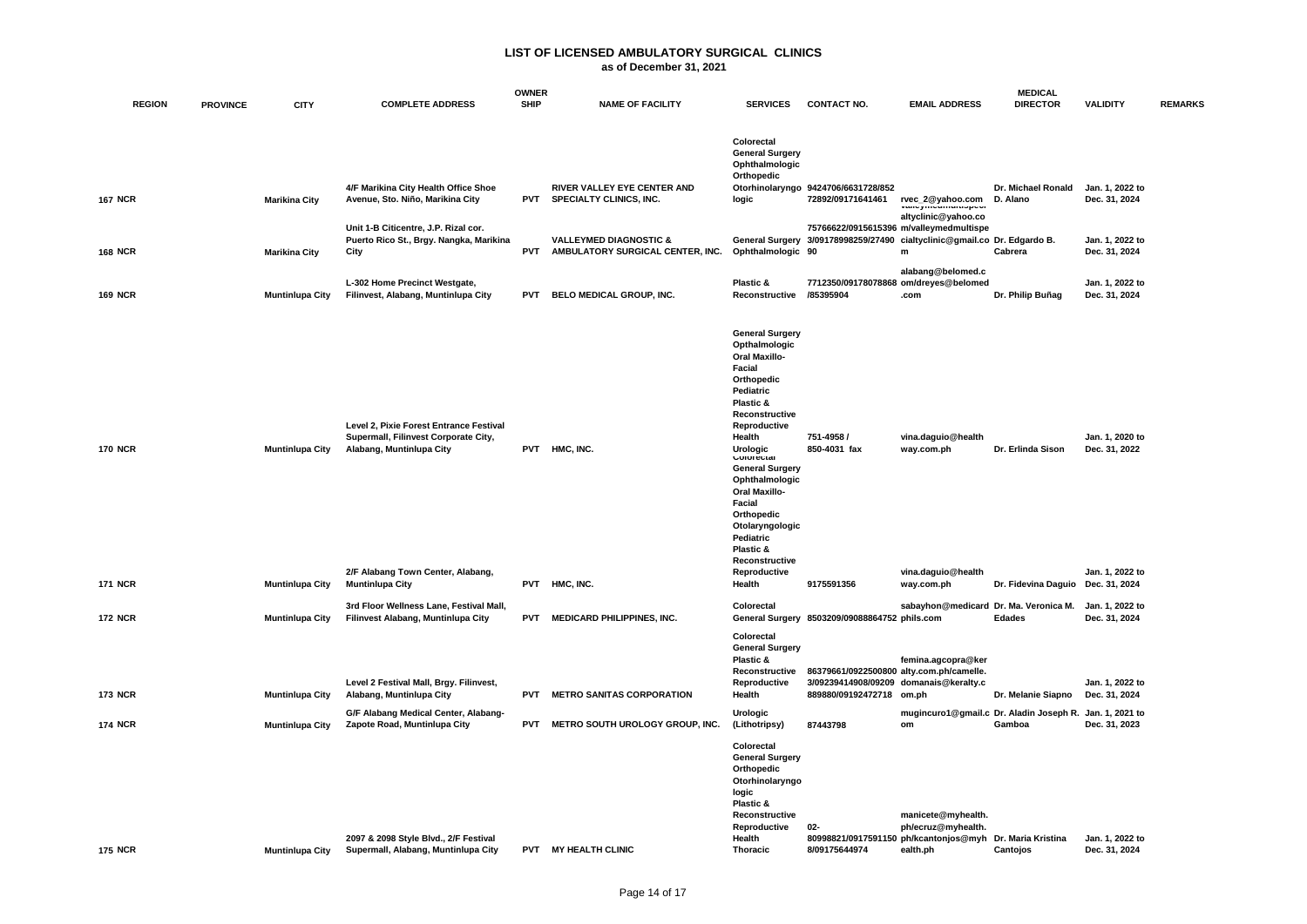|                |                 |                        |                                                                                                                                                       | <b>OWNER</b> |                                                                            |                                                                                                                                                               |                                                                                                            |                                                                       | <b>MEDICAL</b>                       |                                  |                |
|----------------|-----------------|------------------------|-------------------------------------------------------------------------------------------------------------------------------------------------------|--------------|----------------------------------------------------------------------------|---------------------------------------------------------------------------------------------------------------------------------------------------------------|------------------------------------------------------------------------------------------------------------|-----------------------------------------------------------------------|--------------------------------------|----------------------------------|----------------|
| <b>REGION</b>  | <b>PROVINCE</b> | <b>CITY</b>            | <b>COMPLETE ADDRESS</b>                                                                                                                               | <b>SHIP</b>  | <b>NAME OF FACILITY</b>                                                    | <b>SERVICES</b>                                                                                                                                               | <b>CONTACT NO.</b>                                                                                         | <b>EMAIL ADDRESS</b>                                                  | <b>DIRECTOR</b>                      | <b>VALIDITY</b>                  | <b>REMARKS</b> |
| <b>176 NCR</b> |                 | <b>Muntinlupa City</b> | R-2 El Molito Bldg., Madrigal Ave.,<br>Ayala Alabang, Muntinlupa City                                                                                 | <b>PVT</b>   | TOKYO HEALTHLINK, INC. MEDICAL<br><b>DIAGNOSTIC CENTER</b>                 | <b>General Surgery</b><br>Ophthalmologic<br>Orthopedic<br>Otolaryngologic<br>Reproductive<br>Health                                                           | 772-2678 / 7722679                                                                                         |                                                                       | Dr. Vinzon Valencia                  | Jan. 1, 2021 to<br>Dec. 31, 2023 |                |
| <b>177 NCR</b> |                 | Parañaque City         | B-1 Lot 29 Aguirre Ave., BF Homes,<br>Parañaque City                                                                                                  | <b>PVT</b>   | <b>MEDSURG EYE CENTER</b>                                                  |                                                                                                                                                               | Ophthalmologic 8934657/09178782020 gmail.com                                                               | medsurgeyecenter@                                                     | Dr. Manuel Joseph<br>C. Singson, Jr. | Jan. 1, 2022 to<br>Dec. 31, 2024 |                |
| <b>178 NCR</b> |                 | <b>Pasay City</b>      | 2/F North Parking Bldg., Wellness<br>Zone, JW Diokno Blvd., Mall of Asia<br><b>Complex, Pasay City</b>                                                | <b>PVT</b>   | <b>BOROUGH MEDICAL CLINIC</b>                                              | <b>General Surgery</b><br>Ophthalmologic<br>logic                                                                                                             | Otorhinolaryngo 09174592348/5560557 moa.clinic@borough<br>59/09175535612                                   | medical.org                                                           | Dr. Azalea May C.<br>Heredia         | Jan. 1, 2022 to<br>Dec. 31, 2024 |                |
| <b>179 NCR</b> |                 | Pasay City             | U-218-221 2/F S. Maison, Conrad<br>Marina Way, Brgy. 076, Pasay City                                                                                  | <b>PVT</b>   | PERFECT SKIN AND BEAUTY<br>SOLUTIONS, INC.                                 | Plastic &<br>Reconstructive<br><b>General Surgery</b><br>Ophthalmologic<br>Orthopedic<br>Otorhinolaryngo<br>logic<br>Pediatric<br>Plastic &<br>Reconstructive | 7373264 loc. 209.<br>7373260 loc. 246                                                                      |                                                                       | Dr. Lutgardo<br>Caparas              | Jan. 1, 2020 to<br>Dec. 31, 2022 |                |
| 180 NCR        |                 | <b>Pasig City</b>      | 248 Mercedes cor. M. Suarez Sts., San<br><b>Miguel, Pasig City</b>                                                                                    | <b>PVT</b>   | ARDI HEALTH SERVICES, INC.                                                 | Thoracic<br>Urologic                                                                                                                                          | 628-4097/628-4108 /<br>6403679                                                                             |                                                                       | Dr. Margarita Luisa<br>A. Alfonso    | Jan. 1, 2021 to<br>Dec. 31, 2023 |                |
| <b>181 NCR</b> |                 | <b>Pasig City</b>      | Suite 1508 Medical Plaza Ortigas, San<br>Miguel Ave., Pasig City                                                                                      | <b>PVT</b>   | ASIAN STEM CELL INSTITUTE, INC.                                            | Plastic &<br>Reconstructive<br><b>General Surgery</b><br>Ophthalmologic<br>Orthopedic<br>Otorhinolaryngo<br>logic<br><b>Plastic</b>                           | 910-1097/<br>0917-3277479                                                                                  |                                                                       | Dr. Maria Cristina A.<br>Puyat       | Jan. 1. 2020 to<br>Dec. 31, 2022 |                |
| <b>182 NCR</b> |                 | <b>Pasig City</b>      | Unit 158-159 SM Super Center Pasig,<br>Frontera Verde, Brgy. Ugong, Pasig<br>City                                                                     | <b>PVT</b>   | <b>CLINICA MANILA PASIG</b>                                                | &<br>Reconstructive<br>Reproductive                                                                                                                           | 86967055-57                                                                                                | clinicamanilapasig@<br>yahoo.com                                      | Dr. Hernando Delizo Dec. 31, 2023    | Jan. 1, 2021 to                  |                |
| <b>183 NCR</b> |                 | <b>Pasig City</b>      | #27 Shaw Blvd., Brgy. San Antonio,<br><b>Pasig City</b>                                                                                               | <b>PVT</b>   | <b>FRIENDLYCARE FOUNDATION, INC.</b>                                       | <b>General Surgery</b><br>Ophthalmologic 02-<br>Reproductive<br>Health                                                                                        | 5205                                                                                                       | 6352876/7222966/722 mjvenzon@friendlyc Dr. Eleazar L. Lim,<br>are.org | Jr.                                  | Jan. 1, 2022 to<br>Dec. 31, 2024 |                |
| <b>184 NCR</b> |                 | <b>Pasig City</b>      | Unit W-408 West Tower, Philippine<br><b>Stock Exchange Centre (Tektite</b><br>Towers) Exchange Road, Ortigas<br>Center, Brgy. San Antonio, Pasig City | <b>PVT</b>   | LA NOUVELLE IMAGE DERMATOLOGY & Plastic &<br><b>PLASTIC SURGERY CLINIC</b> | Reconstructive 0919-3246371<br><b>General Surgery</b>                                                                                                         | 637-7841 /                                                                                                 |                                                                       | Dr. Ma. Corazon<br>Regina Corona     | Jan. 1, 2020 to<br>Dec. 31, 2022 |                |
| <b>185 NCR</b> |                 | <b>Pasig City</b>      | Ortigas Center, Meralco Compound,<br><b>Pasig City</b>                                                                                                |              | <b>MERALCO CORPORATE WELLNESS</b><br>PVT CENTER                            | Ophthalmologic<br>Orthopedic<br>logic                                                                                                                         | 6328796/6328105/632<br>Otorhinolaryngo 8268/09171657914/09 atflorentino@meralc Dr. ABIGAIL T.<br>260619903 | o.com.ph                                                              | <b>FLORENTINO</b>                    | Jan. 1, 2022 to<br>Dec. 31, 2024 |                |
| <b>186 NCR</b> |                 | <b>Pasig City</b>      | 1101 Raffles Corporate Center, F.<br>Ortigas Jr Rd. Ortigas Center, Brgy.<br>San Antonio, Pasig City                                                  | <b>PVT</b>   | PHILIPPINE CENTER FOR ASSISTED<br><b>REPRODUCTION INC.</b>                 | Reproductive<br>Health<br>Urologic                                                                                                                            | 9151048/4705092                                                                                            | crminc_iuf@yahoo.c Dr. Leonardo<br>om                                 | Almeda                               | Jan. 1, 2022 to<br>Dec. 31, 2024 |                |
| <b>187 NCR</b> |                 | <b>Pasig City</b>      | G/F Silver City Mall, Tiendesitas<br>Complex, Fronter Verde, Brgy. Ugong,<br><b>Pasig City</b>                                                        | <b>PVT</b>   | PROVISION EYE CARE NETWORK, INC.                                           | Ophthalmologic 86614608                                                                                                                                       |                                                                                                            | provisioneyecarenet Dr. Marco A.<br>work@gmail.com                    | Tumalad                              | Jan. 1, 2021 to<br>Dec. 31, 2023 |                |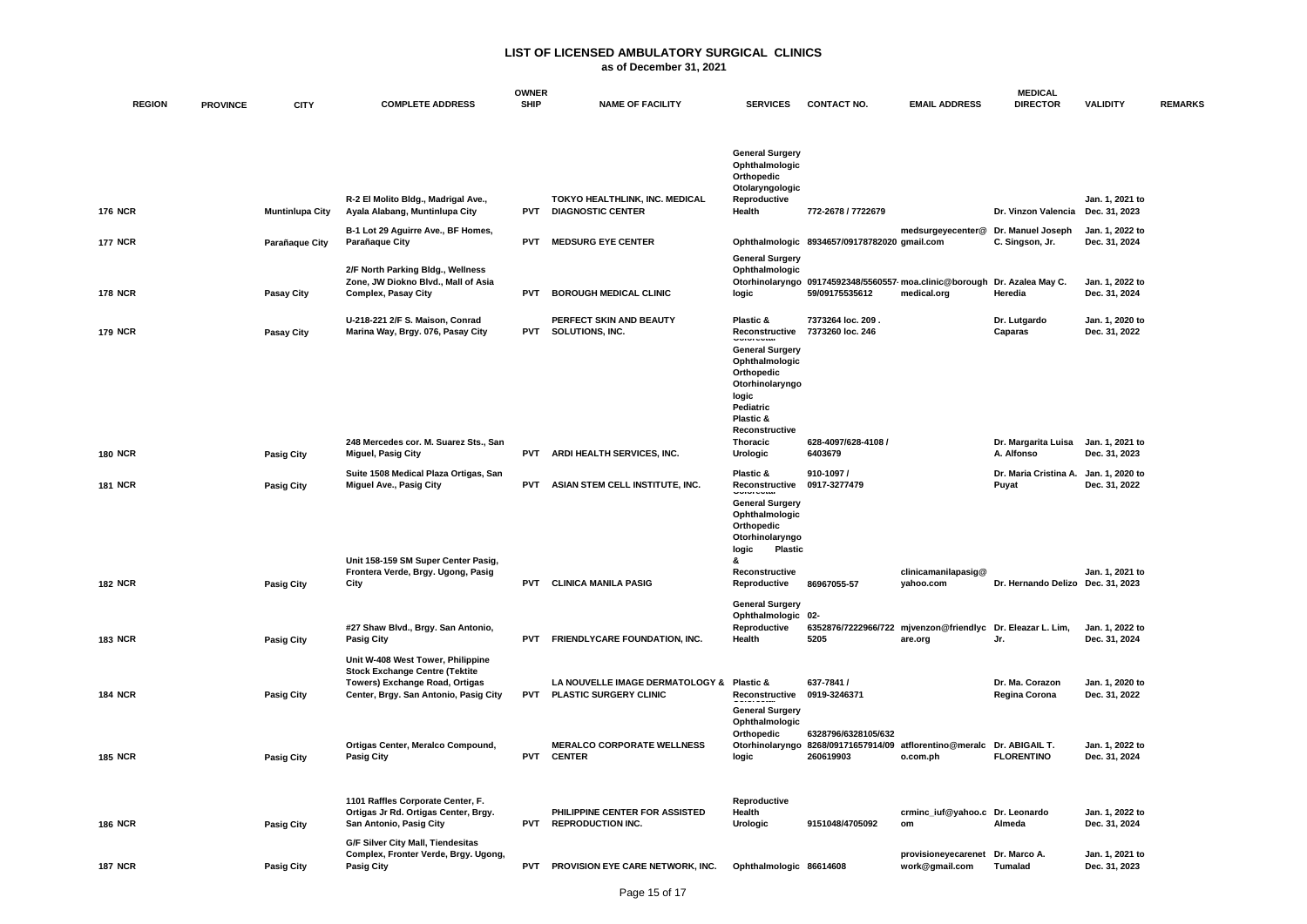|                |                 |                    |                                                                                                                           | <b>OWNER</b> |                                                                             |                                                                                                                                                    |                                                                                      |                                                                                               | <b>MEDICAL</b>                     |                                   |                |
|----------------|-----------------|--------------------|---------------------------------------------------------------------------------------------------------------------------|--------------|-----------------------------------------------------------------------------|----------------------------------------------------------------------------------------------------------------------------------------------------|--------------------------------------------------------------------------------------|-----------------------------------------------------------------------------------------------|------------------------------------|-----------------------------------|----------------|
| <b>REGION</b>  | <b>PROVINCE</b> | <b>CITY</b>        | <b>COMPLETE ADDRESS</b>                                                                                                   | <b>SHIP</b>  | <b>NAME OF FACILITY</b>                                                     | <b>SERVICES</b>                                                                                                                                    | <b>CONTACT NO.</b>                                                                   | <b>EMAIL ADDRESS</b>                                                                          | <b>DIRECTOR</b>                    | <b>VALIDITY</b>                   | <b>REMARKS</b> |
| <b>188 NCR</b> |                 | <b>Pasig City</b>  | Unit 701, 7th Floor, Fortune Bldg., 144<br>Pasig Blvd., Bagong Ilog, Pasig City                                           | <b>PVT</b>   | RIVER VALLEY EYE CENTER AND<br>SPECIALTY CLINICS, INC.                      | Colorectal<br><b>General Surgery</b><br>Ophthalmologic<br>Orthopedic<br>Otorhinolaryngo<br>logic                                                   | 584-6411                                                                             |                                                                                               | Dr. Raymond<br>Evangelista         | Jan. 1, 2020 to<br>Dec. 31, 2022  |                |
|                |                 |                    |                                                                                                                           |              |                                                                             | Colorectal<br><b>General Surgery</b><br>Ophthalmologic<br>Orthopedic<br>Otolaryngologic<br><b>Plastiic &amp;</b><br>Reconstructive<br>Reproductive |                                                                                      |                                                                                               |                                    |                                   |                |
| <b>189 NCR</b> |                 | <b>Pasig City</b>  | 757 C. Raymundo Ave., Maybunga,<br><b>Pasig City</b>                                                                      | <b>PVT</b>   | <b>SAA HEALTHCARE</b>                                                       | Health<br>Urologic                                                                                                                                 | 641-3912<br>0917-5289335                                                             |                                                                                               | Dr. Noel C. Cruz                   | Jan. 1, 2020 to<br>Dec. 31, 2022  |                |
| <b>190 NCR</b> |                 | <b>Pasig City</b>  | G013 Parking Building, Ortigas<br>Technopoint, #1 Doña Julia Vargas<br>Avenue, Ugong Ortigas, Pasig City                  | <b>PVT</b>   | <b>SCELTO MEDICO</b>                                                        | logic                                                                                                                                              | Otorhinolaryngo 5026269/2779525/091 info@sceltomedico.c<br>78743261/5026269<br>$02-$ | om                                                                                            | Dr. Daniel M. Alonzo Dec. 31, 2024 | Jan. 1. 2022 to                   |                |
| <b>191 NCR</b> |                 | <b>Pasig City</b>  | 21st Floor Hanston Square Bldg., #17<br>San Miguel Ave., Ortigas Center, Pasig<br>City                                    | <b>PVT</b>   | SHINAGAWA LASIK & AESTHETIC<br><b>CENTER CORPORATION</b>                    | Ophthalmologic 3                                                                                                                                   | 3685240/09178743261 info@shinagawa.ph/                                               | /4910000/0917620144 viceral@shinagawa.p Dr. Carlo Felix<br>h                                  | Adraneda                           | Jan. 1, 2022 to<br>Dec. 31, 2024  |                |
| <b>192 NCR</b> |                 | San Juan City      | #15 Eisenhower St., Brgy. Greenhills,<br>San Juan City                                                                    | <b>PVT</b>   | AIP DERMATOLOGY & SURGERY<br>CENTER, INC.                                   | Plastic &                                                                                                                                          | Reconstructive 7258670/09277198226 gmail.com                                         | aip.derma.surgery@                                                                            | Dr. Gone Gerald<br><b>Tiongco</b>  | Jan. 1, 2022 to<br>Dec. 31, 2024  |                |
| <b>193 NCR</b> |                 | San Juan City      | 3401-B Atlanta Center, 31 Annapolis,<br>Greenhills, San Juan City                                                         | <b>PVT</b>   | EYE CAN CATARACT SURGERY CENTER<br>AND EYE CARE CLINIC                      | Ophthalmologic 3/09566085047<br>Ophthalmologic<br>Orthopedic<br>Otolaryngologic<br>Plastic &<br>Reconstructive                                     |                                                                                      | 09985302148/8351208 eyecanphil@gmail.co Dr. Jose V. Corpus<br>${\bf m}$                       | Jr.                                | Jan. 1, 2022 to<br>Dec. 31, 2024  |                |
|                |                 |                    | Basement 1, Promenade Bldg.,<br>Greenhills Shopping Center, San Juan                                                      |              |                                                                             | Reproductive<br>Health                                                                                                                             |                                                                                      | 86521111/86501111/0 bpd@healthcube.co                                                         | Dr. Jan Denton A.                  | Jan. 1. 2021 to                   |                |
| <b>194 NCR</b> |                 | San Juan City      | City<br>49 Connecticut St., Northeast                                                                                     | <b>PVT</b>   | HEALTH CUBE MEDICAL CLINICS<br>INTELLIGENT BEAUTY SKIN SOLUTIONS, Plastic & | Urologic                                                                                                                                           | 9175543962                                                                           | m.ph                                                                                          | Chua                               | Dec. 31, 2023<br>Jan. 1, 2020 to  |                |
| <b>195 NCR</b> |                 | San Juan City      | Greenhills, San Juan City                                                                                                 | <b>PVT</b>   | INC.                                                                        | Reconstructive                                                                                                                                     | 737-3264 loc. 209                                                                    |                                                                                               | Dr. Victoria G. Belo               | Dec. 31, 2022                     |                |
| <b>196 NCR</b> |                 | San Juan City      | #35 F. Flumentritt St., Brgy. Pedro<br>Cruz, San Juan, M.M.                                                               |              | OPHTHALMOLOGICAL FOUNDATION OF<br>PVT THE PHILS., INC. (OFPHIL)             | Ophthalmologic 6595604                                                                                                                             | 9420266 / 0925-                                                                      |                                                                                               |                                    | Jan. 1, 2020 to<br>Dec. 31, 2022  |                |
| <b>197 NCR</b> |                 | San Juan City      | Unit C-3 BTTC Centre, 288 Ortigas<br>Ave., Greenhills, San Juan City                                                      |              | THE ICON CLINIC-PLASTIC SURGERY<br>PVT AND DERMATOLOGY INC.                 | Plastic &<br>Reconstructive                                                                                                                        | /82522634                                                                            | joy@theiconclinic.co<br>6376865/09773174388 m/vina@theiconclini Dr. Divina Gracia T.<br>c.com | Yapjuangco                         | Jan. 1, 2022 to<br>Dec. 31, 2024  |                |
| <b>198 NCR</b> |                 | <b>Taguig City</b> | Unit 3 & 4 G/F Dusit D2 Hotel and<br>Residences, Mckinley Parkway, Dusit<br>D2, The Fort Bonifacio Global City,<br>Taguig | <b>PVT</b>   | COSMEDICS A DERMASTER CLINIC (new) General surgery 091757410380             |                                                                                                                                                    |                                                                                      | info.mycosmedics@<br>gmail.com                                                                | Dr. Alvin M. Jorge                 | Aug. 23, 2021 to<br>Dec. 31, 2023 | new            |
|                |                 |                    | 4/F Market Market Mall, Bonifacio                                                                                         |              |                                                                             | Colorectal<br><b>General Surgery</b><br>Ophthalmologic<br>Otorhinolaryngo<br>logic<br>Orthopedic<br>Reproductive<br>Health                         | 7295049/7514929/091                                                                  | 76296107/77206114/0 christyann.madamba Dr. Reynalyn D.                                        |                                    | Jan. 1, 2022 to                   |                |
| <b>199 NCR</b> |                 | <b>Taguig City</b> | <b>Global City, Taguig City</b>                                                                                           |              | PVT HMC, INC.                                                               | Urologic                                                                                                                                           | 9178078386                                                                           | @healthway.com.ph Tomada                                                                      |                                    | Dec. 31, 2024                     |                |